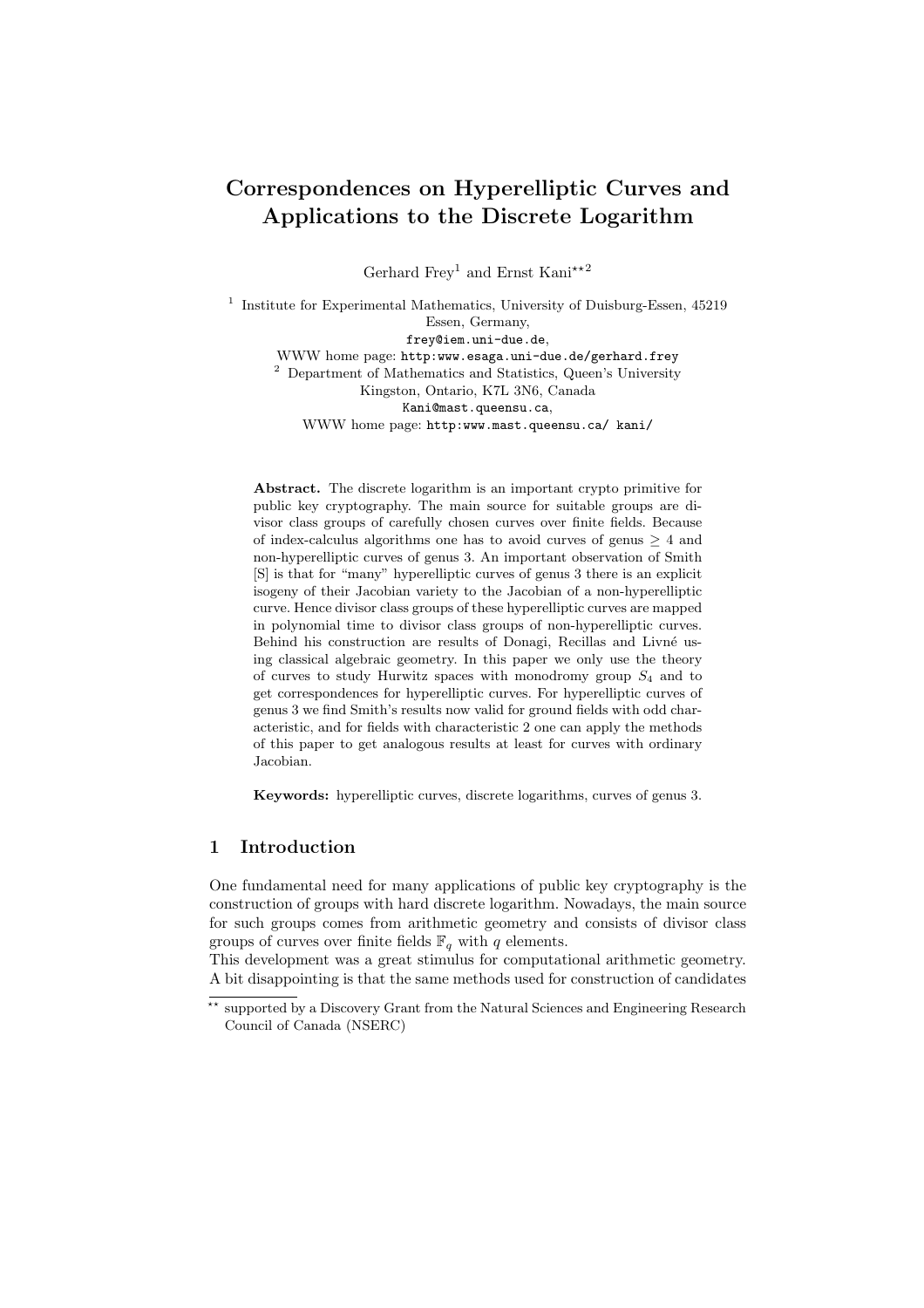for cryptographically strong curves can be used for attacks (see Section 2).

The outcome is that curves of genus larger than 3 do not provide strong groups. Even more surprising is Diem's result [D] that for genus 3 there is an indexcalculus algorithm which makes the divisor class groups of generic curves weak but does not affect the (more special) hyperelliptic curves.

Assume now that the characteristic of the ground field from 2. It was Smith [S] who first realized that explicit isogenies for hyperelliptic curves of genus 3 can be used to transfer divisor classes of  $\mathcal{O}(q^5)$  hyperelliptic curves to those of non-hyperelliptic curves of genus 3 and so make the discrete logarithm insecure again. In his work he used results from "classical" algebraic geometry due to Recillas, Donagi and Livné [DL].

The purpose of this paper is to give an elementary approach to Smith's results which uses only the theory of curves and elementary algebra and is otherwise self-contained. This is based on the observation that the so-called "trigonal construction" of Recillas, Donagi and Smith is a consequence of the study of certain curve covers of  $\mathbb{P}^1$  whose monodromy (or Galois) group is the symmetric group  $S_4$ . As a result, we find for every g a Hurwitz space (cf. Section 4) which parameterizes a subspace of those hyperelliptic curves  $C$  of genus  $g$  which admit a non-trivial correspondence to a curve  $D$  of genus g that can be expected to be non-hyperelliptic.

Moreover, if the ground field is  $\mathbb{F}_q$ , then this correspondence is computable in polynomial time in  $log(q)$ .

For  $g = 3$  we find the results of Smith again (and are able to extend them to the case of characteristic 3 which he excludes.) To be more precise: By our methods we find a rapidly computable isogeny from the Jacobian variety  $J_C$  of  $C$  to the Jacobian variety  $J_D$  of  $D$  of small degree. A more detailed study of the correspondence shows that this isogeny has as kernel an isotropic subspace of the points of order 2 of  $J<sub>C</sub>$  and is indeed the isogeny studied by Smith. (Details will be given in a forthcoming paper of the second author [Ka].) But we emphasize that for application to cryptography the results given in this paper are sufficient.

In addition we show that the space of hyperelliptic curves for which the correspondence exists is parameterized by the  $(g + 1)$ -fold product of the generic elliptic curve with a point of order 3 which gives immediately and without any heuristic that  $\mathcal{O}(q^{g+2})$  isomorphism classes of hyperelliptic curves over  $\mathbb{F}_q$  are affected.

Another advantage of our approach is that it can be applied also in characteristic 2 (but at present only to curves with an ordinary Jacobian variety). In the last section we give a short sketch of this generalization; for details we again refer to [Ka].

### 1.1 Discrete Logarithms

Many protocols for public key crypto systems are based on discrete logarithms in groups G of prime order  $\ell$  (see [F]).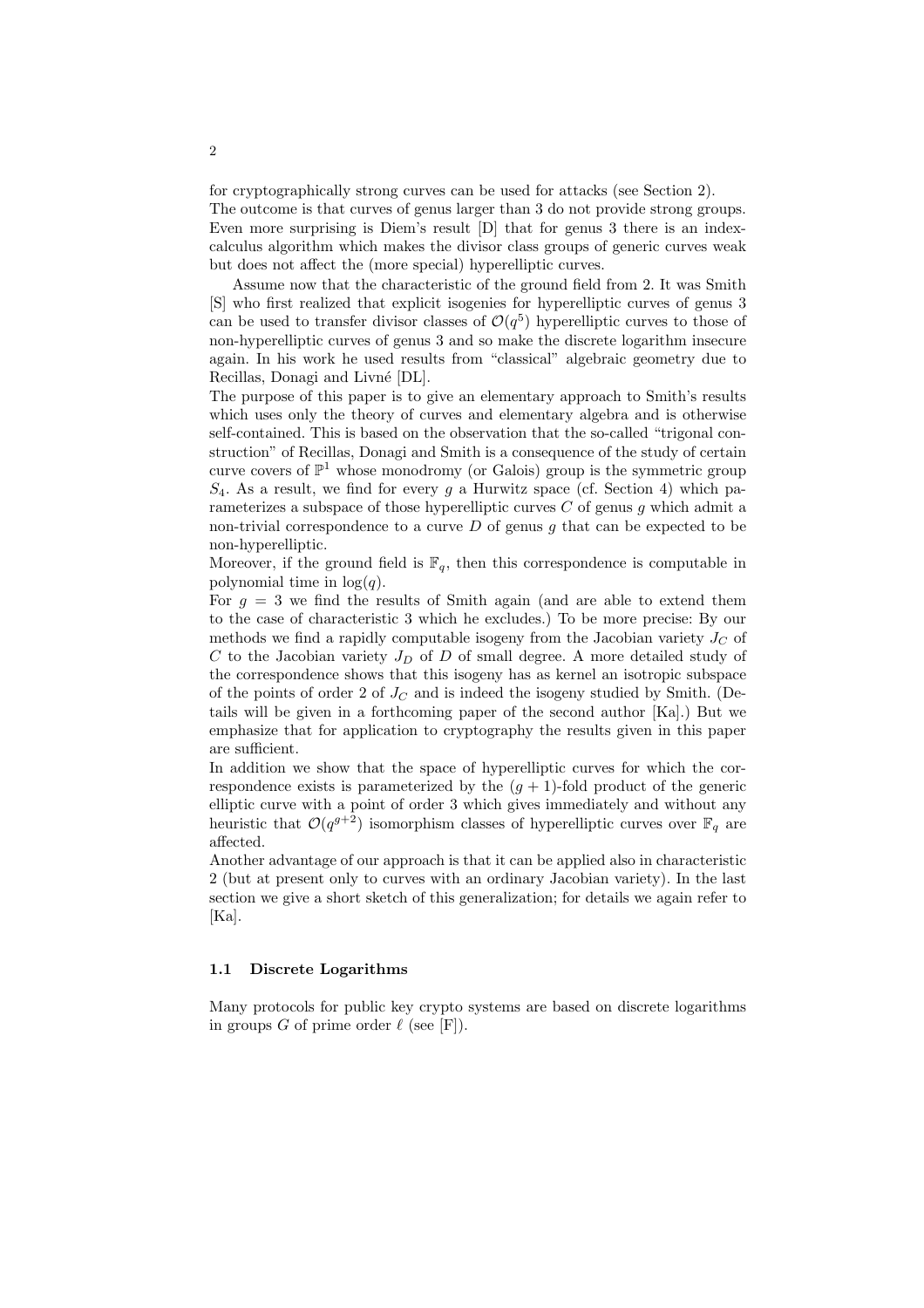**Definition 1.** The *computational Diffie-Hellman problem* (DHCP) for G is: For randomly given elements  $a, b \in G$  compute  $k \in \mathbb{Z}/(\text{ord}(b))$  such that  $b^k = a$ . In this case we write:  $k := \log_b(a)$ .

There are families of algorithms using only the structure "group" (and called generic) that compute discrete logarithms (DL) with complexity  $\mathcal{O}(\ell^{1/2})$ , e.g. the baby-step-giant step algorithm of Shanks and Pollard's  $\rho$ -algorithm ([ACF]). By work of Maurer and Wolf [MW] we know that in *black box groups* we cannot do better. This motivates the search for families of "concrete" groups  $G$  for which DHCP cannot be solved with algorithms of complexity smaller than  $\sim \sqrt{\ell}$ , and we shall say that the discrete logarithm in  $G$  is "weak" if we find an algorithm that computes discrete logarithms faster, for instance with complexity  $\mathcal{O}(\ell^d)$ with  $d < 1/2$ , or polynomial in  $log(\ell)$  or subexponential in  $log(\ell)$  ([ACF]).

#### 1.2 Index-Calculus

All known algorithms that compute the DL in groups  $G'$  faster than the generic ones are built in the following way. One finds a transfer of the  $DL$  in  $G'$  to the  $DL$  in a group  $G$  that is computed in subexponential or even polynomial time and in G one can apply the pattern of index-calculus, which we want to describe now.

One destroys the "homogeneity" of groups and chooses a "factor base" consisting of relatively few elements. Then one computes  $G$  as  $\mathbb{Z}$ -module given by the free abelian group generated by the base elements modulo relations.

Next one has to prove that with high probability every element of  $G$  can be written (fast and explicitly) as a sum of elements in the factor base.

So one has to find a method to create sufficiently many relations in a short time. Usually this is done by a kind of "sieving". Crucial for the method is to balance the number of elements in the factor base to make the linear algebra over  $\mathbb Z$ manageable and to guarantee "smoothness" of arbitrary elements with respect to this base.

The classical example for index-calculus is applied to the discrete logarithm in the multiplicative group of finite fields. The method was discovered by Kraitchik 1922 [Kr], re-invented several times and named as index-calculus by Odlyzko 1984 [O]. Theorems about the distribution of numbers with only small prime divisors and sieving (algebraic number field sieve and function field sieve) yield an algorithm of subexponential complexity with  $\alpha = 1/3$ .

#### 1.3 Acknowledgment

The authors would like to thank very much the referee for encouragement, careful reading of the manuscript and for very helpful comments.

### 2 Discrete Logarithms in Divisor Class Groups

The success of the classical index-calculus method relies on the fact that points on the group scheme  $\mathcal{G}_m$ , the multiplicative group, can be easily lifted to points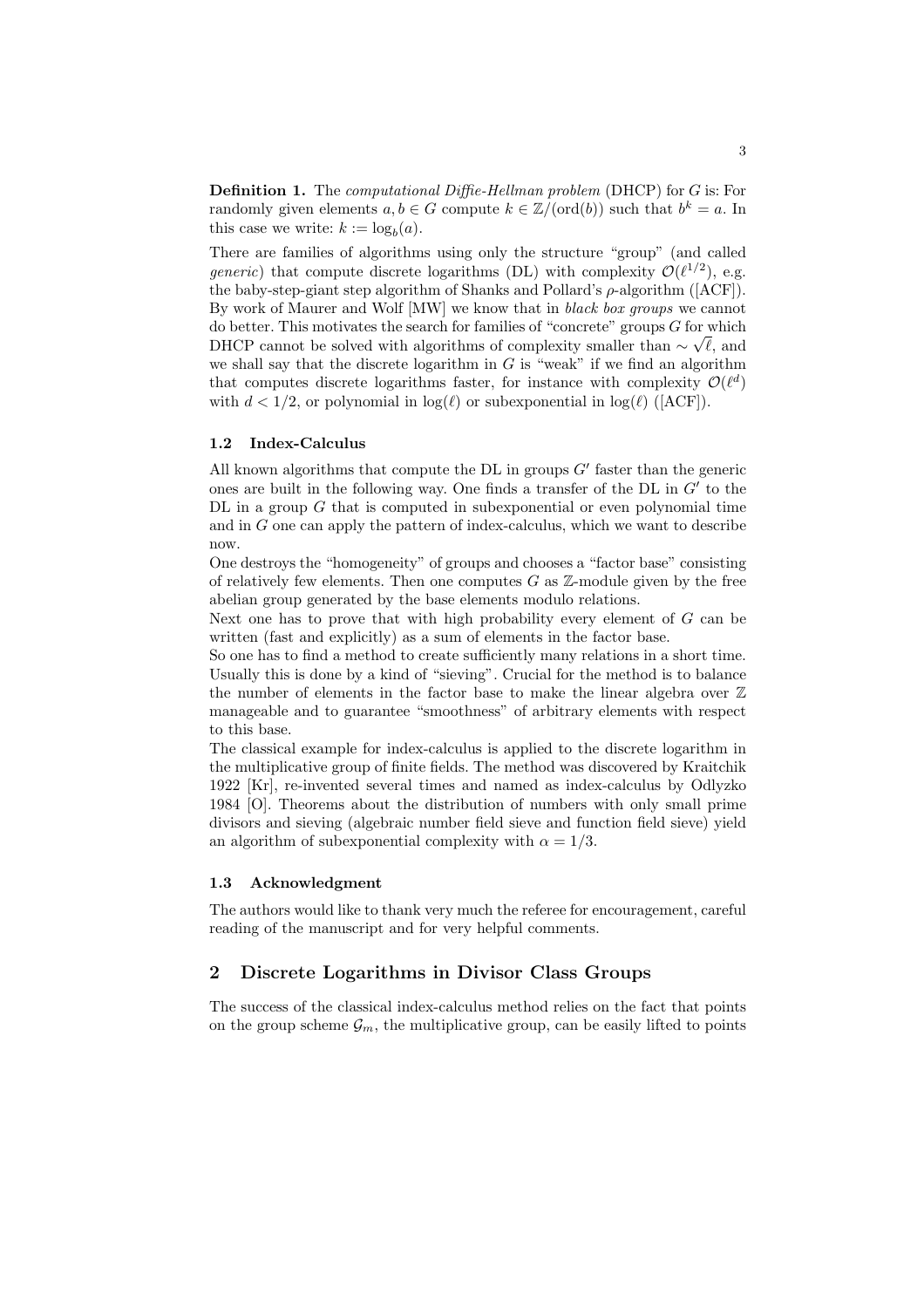defined over number fields. This picture changes radically if we replace the multiplicative group by abelian varieties of positive dimension, for instance by elliptic curves or more generally by Jacobian varieties of curves of genus  $\geq 1$  because of structural results like the Mordell-Weil theorem, which prevents the existence of "smooth" points over number fields.

To compute in  $J_C$  one presents its points by divisor classes of degree 0.

If not otherwise stated, a curve  $C$  defined over a perfect field  $K$  (i.e. all algebraic extensions of  $K$  are separable) is assumed to be projective, smooth and geometrically connected. Its genus is denoted by  $q(C)$ .

With  $K_s$  we denote the algebraic closure of K, and with  $C_s$  the curve obtained from C by constant field extension from  $K$  to  $K_s$ .

By  $G_K$  we denote the Galois group of  $K_s/K$ , i.e. the group of automorphisms of  $K_s$  that fix K elementwise.

or  $K_s$  that if  $X$  be defined wise.<br>A *divisor* on  $C_s$  is a formal sum  $D = \sum$  $P \in C(K_s)$   $\mathcal{Z}_P P$  with  $\mathcal{Z}_P \in \mathbb{Z}$  and almost all  $z_P = 0$ . The degree of D is  $\sum z_P$ . Two divisors  $D_1, D_2$  are equivalent iff there is a function f on  $C_s$  such that the divisor of zeros and poles of f is equal to  $D_1 - D_2$ . Pic<sup>0</sup>( $C_s$ ) is the group of divisor classes of degree 0 of  $C_s$ . There is (after the choice of a "point at infinity"  $P_{\infty} \in C(K_s)$ ) a canonical isomorphism between  $J_C(K_s)$  and  $Pic^0(C_s)$ .

We now assume that  $P_{\infty} \in C(K)$ . Since  $G_K$  acts on points, divisors, functions and hence on the divisor class group of  $C_s$  in a canonical way, we get that the divisor class group of degree 0 of C is  $Pic^0(C) = Pic^0(C_s)^{G_K}$  and that this group is canonically isomorphic to  $J_C(K)$ .

The whole arithmetic in these divisor class groups is ruled by the theorem of Riemann-Roch. As one consequence we state that with fixed  $P_{\infty}$  we can represent (not necessarily uniquely) elements in Pic<sup>0</sup>(C) by divisors  $P_1 + \cdots + P_t - t \cdot P_{\infty}$ with  $t \leq q(C)$  and  $P_i \in C(K_s)$  such that the natural action of  $G_K$  leaves this sum invariant.

To use these groups for cryptographic purposes one chooses  $C$  over a finite field  $\mathbb{F}_q$  and one has to solve deep problems in computational arithmetic geometry like point counting and addition formulas in divisor class groups. For the needs of cryptography, this has been solved at least partly in a satisfying way. We state in particular that the results of Heß [He] yield algorithms for group operations in divisor class groups that are of polynomial complexity both in  $g(C)$  (with fixed q) and  $log(q)$  (with fixed  $q(C)$ ).

As was said above, one of the main motivation for suggesting divisor class groups for DL-systems (by Miller [M] and Koblitz [Ko1],[Ko2] around 1985) was the difficulty to apply the "classical" index-calculus, and this is true till today. But there are various other ways to find "special" elements in  $Pic^0(C)$  if the genus of C is larger than 1: There are classes which are presented by less than  $g(C)$  points, and it may happen that the points representing the given class are rational over K. Hence one can find factor bases, do index-calculus in a very refined way and gets the following result: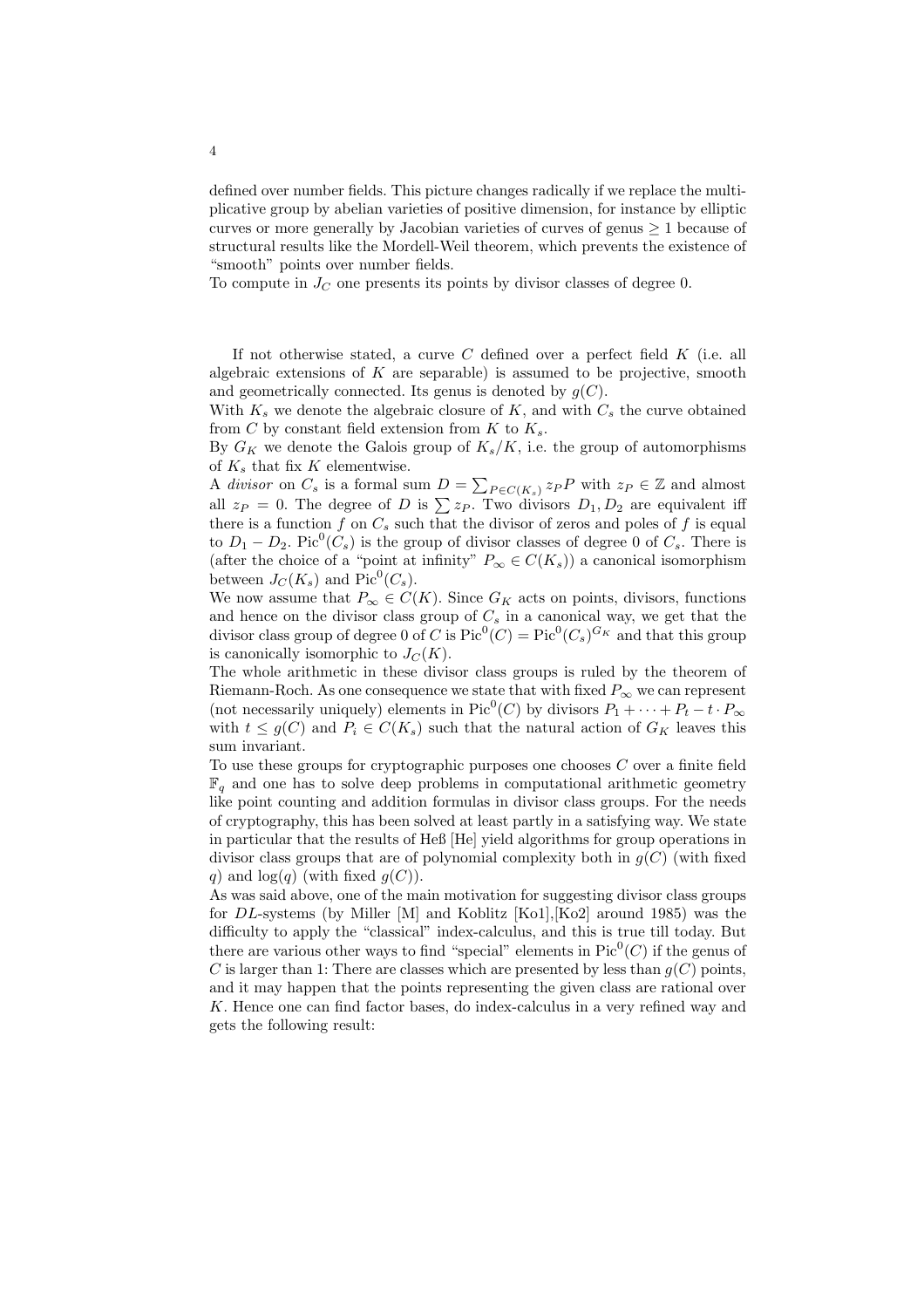Theorem 1 (Diem, Gaudry, Thomé, Thériault[DGTT]). There exists an algorithm which computes, up to  $log(q)$ -factors, the DL in the divisor class group of curves of genus  $g(C)$  in expected time of  $\mathcal{O}(q^{(2-2/g(C))})$ .

As one consequence of the Hasse-Weil theorem (which is the analogue of the Riemann hypothesis for curves), we get that for  $K = \mathbb{F}_q$  the order of Pic<sup>0</sup>(C) is  $\mathcal{O}(q^{g(C)})$ . It follows that for genus  $g(C) > 3$  the index-calculus algorithm is much faster than the generic algorithms, and hence these curves yield rather weak crypto systems and should be avoided.

But a closer look, done by Diem [D], shows that one can alter the factor base such that the *degree* of a plane model of  $C$  becomes the essential measure for the efficiency of the index-calculus algorithm.

**Theorem 2 (Diem).** If C is given by a plane curve of degree d (singularities allowed) then the DL in the group of divisor classes of degree 0 is, up to  $log(q)$ factors, of complexity  $\mathcal{O}(q^{2-\frac{2}{d-2}})$ .

One sees immediately that curves of genus 1 (elliptic curves) and of genus 2 are not affected by these results since for them the order of  $Pic^0(C)$  over  $\mathbb{F}_q$  is  $\mathcal{O}(q)$  respectively  $\mathcal{O}(q^2)$ .

# 3 Isogenies and Correspondences

Let C be a curve over K of genus  $q(C) > 0$  with Jacobian variety  $J_C$ . We exploit the fact that  $Pic^0(C)$  is canonically isomorphic to  $J_C(K)$  and use the theory of abelian varieties.

**Definition 2.** Let  $A, A'$  be abelian varieties of dimension g over K and let  $\eta : A \to A'$  be a K-rational homomorphism<sup>3</sup> whose kernel is a finite group scheme  $A_0$ . Then  $\eta$  is called an *isogeny* and A is *isogenous* to A'. The *degree* of  $\eta$  is the order of  $A_0$ . Moreover, an isogeny  $\eta$  is separable iff  $A_0$  is an étale group scheme, and then the degree of  $\eta$  is  $|A_0(K_s)|$ .

- Remark 1. The homomorphisms of abelian varieties are analogous to those of abelian groups. In particular, for any finite  $(K-)$  subgroup scheme  $A_0$  of A there is a (K-rational) isogeny of A with  $ker(\eta) = A_0$  and this isogeny is, up to isomorphisms, uniquely determined.
	- On the other hand, abelian varieties are kind of rigid: If  $\eta$  is a morphism from A to A' mapping the neutral element  $0_A$  of A to the neutral element  $0_{A'}$  of  $A'$  then  $\eta$  is a homomorphism.
- As above, assume that  $A, A'$  are abelian varieties of the same dimension and that  $A$  or  $A'$  is simple, i.e. has no proper abelian variety as subvariety. Then a morphism  $\eta : A \to A'$  mapping  $0_A$  to  $0_{A'}$  is an isogeny iff it is not constant.

<sup>&</sup>lt;sup>3</sup> i.e.  $\eta$  is a morphism of varieties compatible with the addition morphisms on A and  $A'$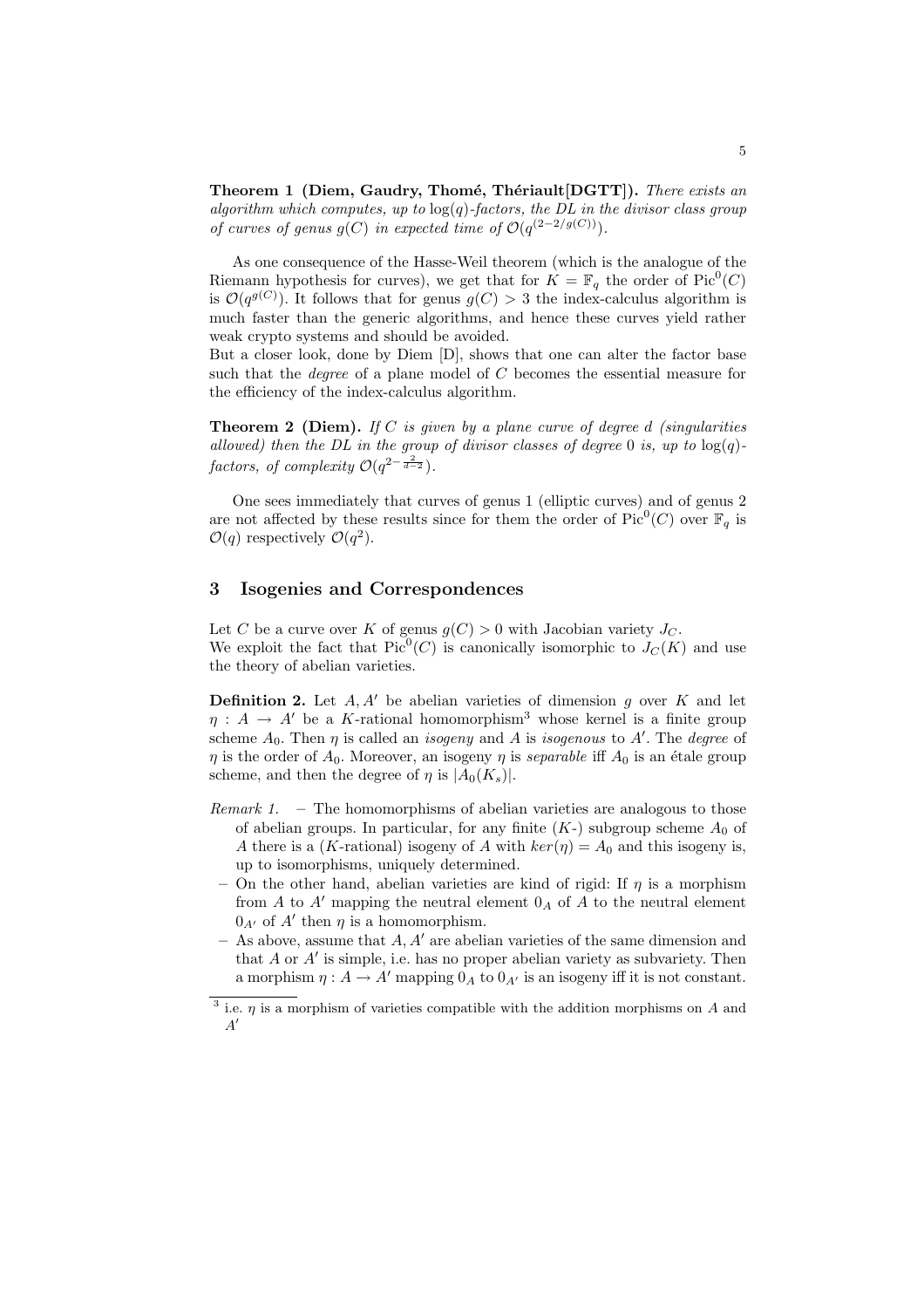Let  $f: D \to C$  be a non-constant K-rational morphism from the curve D to the curve C. Then f induces an embedding  $f^*$  of the function field  $F(C)$  of C into the function field  $F(D)$  of D, and the degree  $\deg(f) := [F(D) : f^*F(C)]$  of this field extension is called the *degree* of  $f$ .

As before, let  $C_s$  and  $D_s$  be the curves over  $K_s$  obtained by constant field extension from K to  $K_s$ . Then f induces a morphism  $f_s: D_s \to C_s$  (which we usually denote by  $f$  again).

The morphism  $f: D \to C$  induces two homomorphisms  $f^*$  and  $f_*$  on the associated divisor groups. To define the first, let  $P \in C(K_s)$  be a point. Then  $f^*(P)$ is by definition the divisor of  $D_s$  which is given by the formal sum of the points (with multiplicity in ramification points) lying in  $f^{-1}(P)$ . By linear extension  $f^*$  defines a homomorphism from the divisor group of  $C_s$  to the divisor group of  $D_s$ , called the *conorm map* (associated to f).

It is a basic fact of curve theory that divisors of degree  $n$  are mapped to divisors of degree  $\deg(f) \cdot n$  and that principal divisors are mapped to principal divisors. We thus obtain an induced homomorphism from  $Pic^0(C_s)$  to  $Pic^0(D_s)$  which is again denoted by  $f^*$ . This map is Galois invariant, and so it maps  $Pic^0(C)$  to  $Pic^0(D).$ 

The map  $f_*$  is by definition the linear extension of f to the group of divisors of  $D_s$ . Since  $f_*$  maps a principal divisor (t) to the principal divisor  $(N(t))$  of its norm, we see that  $f_*$  induces a homomorphism, again denoted by  $f_*$ , from  $Pic^{0}(D_s)$  to  $Pic^{0}(C_s)$  that is Galois invariant. It is called the norm map (associated to  $f$ ).

Using the functorial properties of Jacobians, one can show that  $f^*$  induces an (algebraic) homomorphism from  $J_C$  to  $J_D$  and that  $f_*$  induces an (algebraic) homomorphism from  $J_D$  to  $J_C$ .

Now assume that  $C_1, C_2, D$  are curves over K. Let  $f_i : D \to C_i$  be nonconstant K-rational morphisms. It follows that  $T_{f_1,f_2} := (f_2)_* \circ f_1^*$  induces a homomorphism from  $J_{C_1}$  to  $J_{C_2}$  that we call the correspondence attached to  $(f_1, f_2)$ .

We shall describe  $T_{f_1,f_2}$  explicitly in the special case that  $f_1$  is fully ramified in a point  $P_{\infty} \in C_1(K_s)$ ; i.e., that there is a unique point  $Q_{\infty}$  of  $D_s$  that is mapped to  $P_{\infty}$  by  $f_1$ .

We can represent a divisor class c of degree 0 of  $C_1$  by  $\sum_{i \leq g_1} P_i - g_1 P_{\infty}$ , where  $g_1 = g(C_1)$ . Let  $(Q_{i,j})_{1 \leq i \leq g_1, 1 \leq j \leq \deg(f_1)}$  be the set of points (listed with multiplicities) in  $D(K_s)$  which are mapped to  $P_1, \ldots, P_{g_1}$  by  $f_1$ . Then  $T_{f_1,f_2}(c)$  is the pincities) in  $D(K_s)$  which are mapped to  $P_1, \ldots, P_k$ <br>divisor class of  $\sum_{i,j} f_2(Q_{i,j}) - \deg(f_1)g_1f_2(Q_\infty)$ .

**Lemma 1.** In the above situation, assume in addition that  $J_{C_1}$  is a simple abelian variety, and that there is no non-constant morphism of degree  $\leq$  deg(f<sub>1</sub>) from  $C_2$  to the projective line. Then  $T_{f_1,f_2}$  has a finite kernel, and if  $g(C_1)$  =  $g(C_2)$ , then  $T_{f_1,f_2}$  is an isogeny.

**Proof** Since  $J_{C_1}$  is simple, it is enough to show that  $T_{f_1,f_2}$  is not the zero map. So take a point  $Q_1 \in D(K_s) \setminus f_2^{-1}(f_2(Q_\infty))$  and let c be the class of  $P - P_{\infty}$ , where  $P = f_1(Q_1)$ . Then  $T_{f_1, f_2}(c)$  is the class of the divisor  $D_P :=$ 

6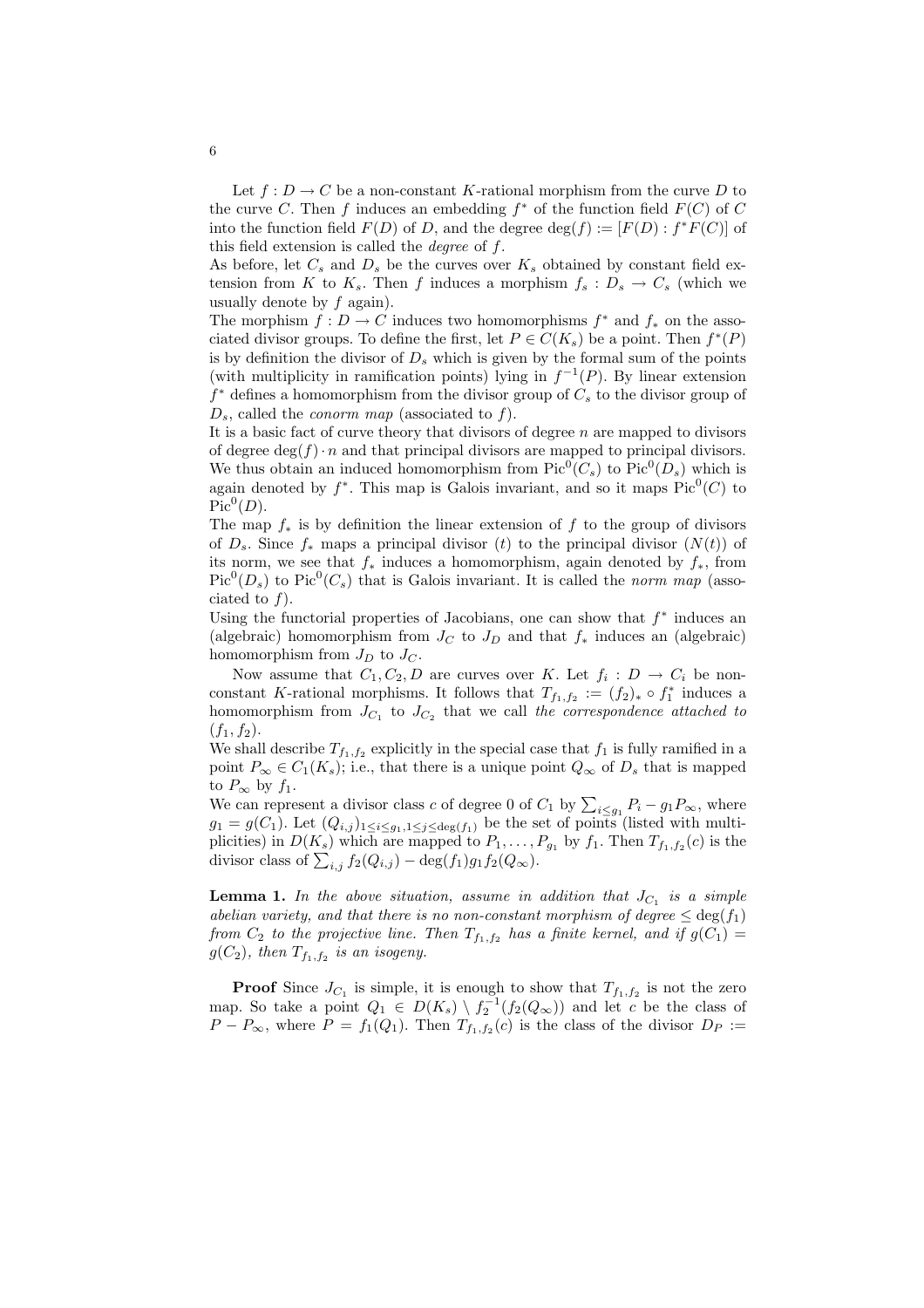$\overline{ }$  $Q \in f_1^{-1}(P)$   $f_2(Q) - \deg(f_1) \cdot f_2(Q_\infty)$ . Note that  $D_P \neq 0$  (as a divisor). If the class of  $D<sub>P</sub>$  is trivial, then we find a non-constant function on  $C<sub>2</sub>$  with pole order  $\leq$  deg(f<sub>1</sub>) and hence a non-constant map of  $C_2$  to the projective line of degree  $\leq$  deg( $f_1$ ), contradiction.

# 4 Hurwitz Spaces Attached to Hyperelliptic Curves in Odd Characteristic

#### 4.1 The Case of Algebraically Closed Ground Field

In this subsection we assume that  $K = K_s$  is algebraically closed. For the first statements of this section  $K$  is allowed to have arbitrary characteristic but for the major part it is necessary to assume that the characteristic of  $K$  is odd. This hypothesis will be done in due time.

We first review the following concepts and terminology.

Let  $f: D \to C$  be a non-constant separable morphism of curves. We call f (or D, if the context is clear) a *cover* of C. Let  $\tilde{F}$  be the splitting field (or Galois closure) of the associated extension  $F(D)/f^*F(C)$  of function fields. Since K is algebraically closed, it follows that  $\tilde{F} = F(\tilde{D})$  is the function field of a curve  $\tilde{D}/K$ . Moreover, the inclusion  $F(D) \subset \tilde{F}$  induces an (essentially unique) cover  $f': \tilde{D} \to D$ . We call the composition  $\tilde{f} = f \circ f': \tilde{D} \to C$  the *Galois closure* of the cover  $f: D \to C$ .

The monodromy group of  $f : D \to C$  is the group  $G_f := \text{Aut}(\tilde{f}) = \{ \alpha \in$  $Aut(\tilde{D})$ :  $\tilde{f} \circ \alpha = \tilde{f}$  of automorphisms of its Galois closure  $\tilde{f}$ . Thus,  $G_f$  is (isomorphic to) the Galois group of the Galois field extension  $\tilde{F}/f^*F(C)$ , i.e.,  $G_f \simeq \text{Gal}(\tilde{F}/f^*F(C)).$ 

If  $P \in \tilde{D}(K)$ , let  $G_P = G_P(\tilde{f}) = {\alpha \in G_f : \alpha(P) = P}$  be the ramification group (or decomposition group) at P. Thus  $|G_P| = e_P(\tilde{f})$  is the ramification index of P. The set  $\text{Ram}(\tilde{f})$  of ramified points Q of  $\tilde{f}$  on C is the set of points in  $C(K)$  for which one (and hence each) point in  $\tilde{f}^{-1}(Q)$  has ramification index  $> 1$ .

We recall that a cover  $f: D \to C$  is tamely ramified if it is separable and if all ramification indices are prime to the characteristic of the ground field. In this case all ramification groups  $G_P$  are cyclic, the contribution of the point  $P \in D(K)$ to the discriminant divisor of f is  $|G_P| - 1$  and the Riemann–Hurwitz genus formula (used many times in the following) is very easy to handle. Moreover the compositum of tamely ramified covers is tamely ramified, and the so-called Lemma of Abhyankar holds. For all these facts we refer to [St]. The cover  $\tilde{f}$  (respectively f) is unramified if  $\text{Ram}(\tilde{f}) = \emptyset$ .

We observe:

**Lemma 2.** If  $C = \mathbb{P}^1$ , then  $G_f = \langle G_P \rangle_{P \in \tilde{D}(K)}$ .

For  $U := \langle G_P \rangle_{P \in \tilde{D}(K)}$  has as its fixed field the function field of an unramified cover of  $\mathbb{P}^1$ , so  $U = G_f$  because  $\mathbb{P}^1$  has no non-trivial unramified covers.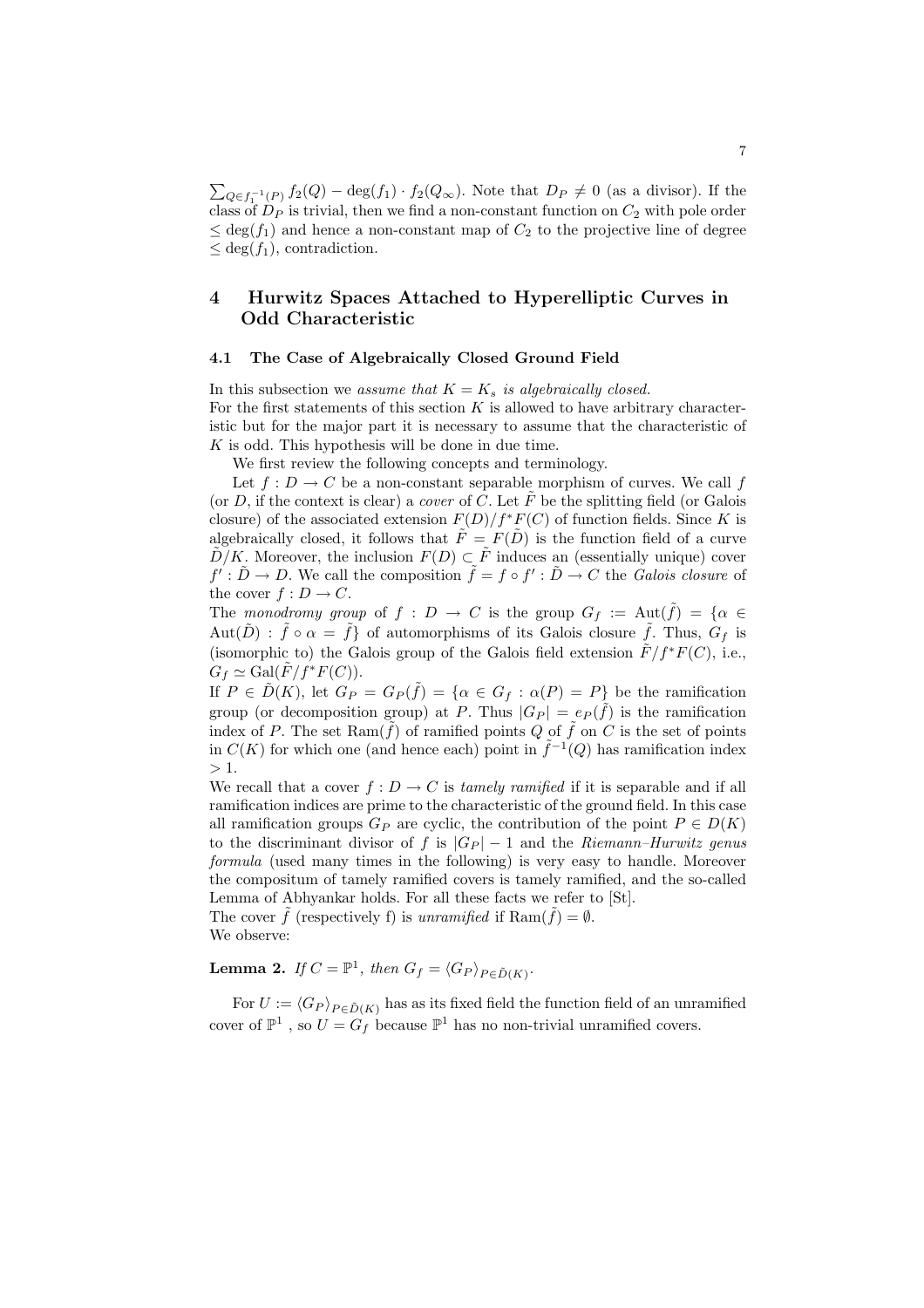The collection  $(\{G_P\}_{P \in \tilde{f}^{-1}(Q)} : Q \in \text{Ram}(\tilde{f}))$  of the conjugacy classes of the ramification subgroups of  $G_f$  (indexed by the set  $\text{Ram}(\tilde{f})$ ) is called the ramification type **C** of the cover  $\hat{f}$  (or of the cover  $f$ ).

A Hurwitz space is a moduli space which parameterizes (isomorphism classes) of covers  $h: C \to \mathbb{P}^1$  of the projective line of given degree n and given ramification type. Hence Hurwitz spaces are moduli spaces for covers with given ramification type and monodromy group.

We now turn to the construction of certain covers (and associated Hurwitz spaces) whose monodromy group is  $S_4$ , the symmetric group of degree 4. For this, we shall assume for the rest of this subsection that  $char(K) \neq 2$ .

**Lemma 3.** Assume that  $f: C \to \mathbb{P}^1$  is a tamely ramified cover of degree n and that for every ramified point  $Q \in \mathbb{P}^1(K)$  the number of points in  $f^{-1}(Q)$  with even ramification order is even. Then  $G_f \subset A_n$ , the alternating group of degree  $n$ .

**Proof** Let  $\{P_1, \ldots, P_t\}$  be the ramified points over Q. Let  $e_i$  be the ramification index of  $P_i$ . Since  $e_i$  is prime to the characteristic of K by hypothesis, the multiplicity of the discriminant divisor of f at Q is  $\sum_{i=1}^{t} (e_i-1)$  and hence is even. So the field discriminant disc( $F(C)/f^*F(\mathbb{P}^1)$ ) is a square in  $f^*F(\mathbb{P}^1) \simeq K(x)$ , and hence by field theory,  $G_f \leq A_n$ .

**Theorem 3.** Let  $f_2: C_1 \to \mathbb{P}^1$  be a cover of degree 3 such that every point on  $\mathbb{P}^1$  has at least one unramified extension.

Let  $f_1 : C \rightarrow C_1$  be a ramified cover of degree 2 with ramification points  $P_1, \ldots, P_{2t}$  on  $C_1$  such that exactly one point in  $f_2^{-1}(f_2(P_j))$  is unramified with respect to  $f_1$  and such that all ramification points of  $f_2$  are unramified under  $f_1$ .

Define  $f: C \to \mathbb{P}^1$  by  $f = f_2 \circ f_1$ . Denote by  $\tilde{C}_1$  the Galois closure of the cover given by  $f_2$ , by  $\tilde{C}$  the Galois closure of the cover  $f: C \to \mathbb{P}^1$  and by  $C_{\Delta}$  the cover over  $\mathbb{P}^1$  obtained by adjoining the square root of the discriminant of  $f_2$  to the function field of  $\mathbb{P}^1$ .

- 1. The monodromy group of  $f_2$  is isomorphic to  $S_3$ , the symmetric group of degree 3.
- 2. The cover  $\tilde{C}_1/C_{\Delta}$  is unramified and is cyclic of degree 3.
- 3. The monodromy group  $G_f$  of f is isomorphic to  $S_4$ .

**Proof** 1. The assumption on the ramification behavior of  $f_2$  forces that  $f_2$  cannot be Galois. Since  $\deg(f_2) = 3$ , it thus follows that its Galois closure has Galois group  $S_3$ .

2. From part 1. (or otherwise), we see that that the discriminant divisor disc( $f_2$ ) of  $f_2$  cannot be a square, and hence  $C_{\Delta}$  is the unique quadratic cover of  $\mathbb{P}^1$ over which  $\tilde{f}_2$  factors. By Galois theory,  $\overline{\tilde{C}}_1/C_{\Delta}$  is a Galois extension with cyclic Galois group of order 3. Since all ramification indices of  $f_2$  (and hence of  $f_2$ ) are  $\leq$  2, we see that  $\tilde{C}_1/C_{\Delta}$  is unramified.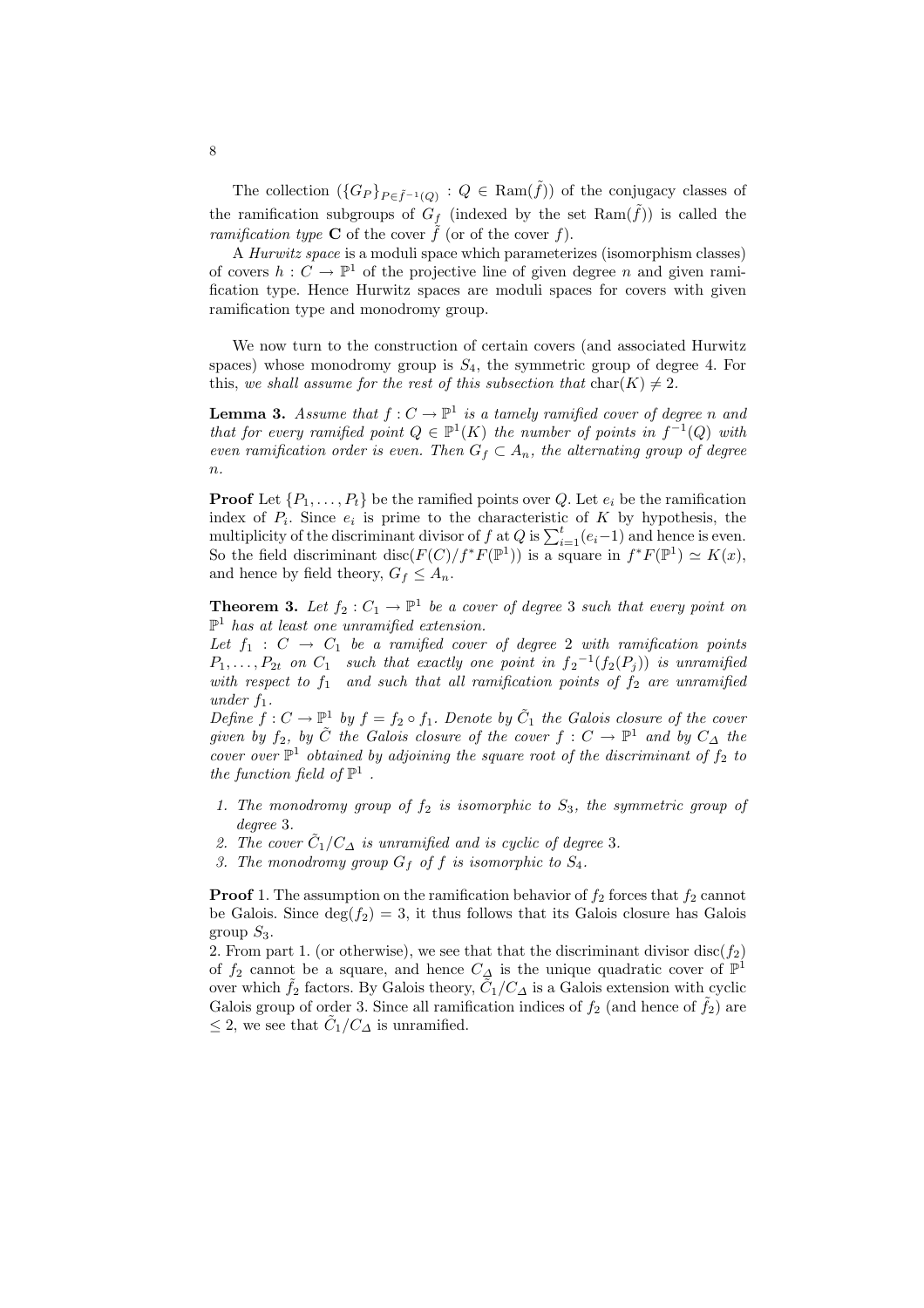3. Let  $F = F(\mathbb{P}^1)$ ,  $F_1 = F(C_1)$  and  $F_2 = F(C)$  be the function fields of the curves  $\mathbb{P}^1$ ,  $C_1$  and  $C$ . Then  $f_1$  and  $f_2$  induce inclusions  $F \subset F_1 \subset F_2$ . Since the assumptions of Lemma 3 are satisfied for  $f$ , we see from the proof of the lemma that disc( $F_2/F$ ) is a square in F, and so the hypotheses of the following Proposition 1 are satisfied. It thus follows from that proposition that  $G_f \simeq S_4$ , as claimed.

**Proposition 1.** Let  $F \subset F_1 \subset F_2$  be a tower of separable field extensions, and let  $\tilde{F}_2/F$  be the Galois closure (or splitting field) of  $F_2/F$ . Assume that  $F_i/F$  is not normal for  $i = 1, 2$  and that  $[F_2 : F_1] = 2$  and  $[F_1 : F] = 3$ . If the discriminant disc( $F_2/F$ ) is a square in F and if  $char(F) \neq 2$ , then  $Gal(\tilde{F}_2/F) \simeq$  $S_4$ .

**Proof** Let  $\tilde{F}_1$  be the Galois closure of  $F_1/F$ . Since  $[F_2 : F_1] = 2$ , we see that  $\tilde{F}_2/\tilde{F}_1$  is a compositum of quadratic extensions which are all conjugate to  $F_2\tilde{F}_1$ , and so  $N := \text{Gal}(\tilde{F}_2/\tilde{F}_1)$  is an elementary abelian 2-group.

Since disc( $F_2/F$ ) is a square, we know that  $G := \text{Gal}(F_2/F)$  is a subgroup of the alternating group  $A_6$ . Thus also  $N \leq A_6$ . But every non-cyclic elementary abelian 2-group of  $A_6$  is of the form  $\{g_i g_j\}$ , where  $g_1, g_2, g_3 \in S_6$  are 3 disjoint transpositions, and hence  $|N| \leq 4$ . Now  $N \neq 1$  because otherwise  $F_2 = \tilde{F}_1$ , so  $F_2/F$  would be normal, contradiction. Moreover,  $|N| \neq 2$  because otherwise  $N = \langle g \rangle \trianglelefteq G$ , where  $g \in A_6$  is a  $(2, 2)$ -cycle. Since  $3 = [F_1 : F] | |G|$ ,  $\exists \sigma \in G$ of order 3 which therefore centralizes g. But no such pair  $(g, \sigma)$  exists in  $A_6$ , contradiction. Thus  $|N|=4$ , and hence  $|G|=[\tilde{F}_2:\tilde{F}_1][\tilde{F}_1:\tilde{F}]=|N|\cdot 6=24$ . Let  $P_3 = \langle \sigma \rangle$  be a 3-Sylow subgroup of G. If  $P_3 \trianglelefteq G$ , then the "Normalizator/Centralizator theorem" [Hu] yields that  $G/C<sub>G</sub>(P<sub>3</sub>)$  with  $C<sub>G</sub>(P<sub>3</sub>)$  the central-

izer of  $P_3$  would be a subgroup of Aut  $P_3$  and hence  $C_G(P_3)$  would have index dividing 2. So it would contain  $N$ . This is a contradiction because as was mentioned above, the elements of N do not centralize  $\sigma$ . Thus, by Sylow, G has 4 distinct 3-Sylow subgroups  $P_{3,i}$  and so the conjugation action on the set  $\{P_{3,i}\}_{i=1}^4$ defines a homomorphism  $\varphi : G \to S_4$  whose kernel is  $N_1 := \bigcap_{i=1}^4 N_G(P_{3,i}).$ Clearly,  $3 \nmid |N_1|$ , so  $|N_1| \nmid 2$  (because  $|N_G(P_{3,i})| = 6$ ). If  $|N_1| = 2$ , then  $N_1 \nleq N$ because N has no subgroup of order 2 which is normal in G. But then  $N_1N$  is an elementary abelian subgroup of order 8 in  $A_6$ , contradiction. Thus  $N_1 = 1$ , so  $\varphi$  is injective and hence yields an isomorphism  $G \simeq S_4$ .

Remark 2. In the situation of Theorem 3, assume that s points  $Q_1, \ldots, Q_s$  of  $\mathbb{P}^1$  ramify in the cover  $f_2$ . Then the Riemann-Hurwitz formula [St] shows that  $g(C_1) = s/2 - 2$  and  $g(C_\Delta) = s/2 - 1$ . In particular,  $s \geq 4$  because  $g(C_1) \geq 0$ . Moreover, if (as in Theorem 3) 2t points of  $C_1$  ramify in the cover  $f_1$ , then  $g(C) = 2g(C_1) - 1 + t = s + t - 5.$ 

We thus see that  $s+t$  points of  $\mathbb{P}^1$  ramify in the  $S_4$ -cover  $\tilde{f}: \tilde{C} \to \mathbb{P}^1$ . Since all have ramification index 2, we see by the Riemann-Hurwitz formula that  $g(\tilde{C}) =$  $6(s + t - 4) + 1.$ 

The ramification structure of  $\tilde{f}$  is a follows. If  $Q' \in \tilde{C}(K)$  lies above some  $Q_i$ , then Q' is unramified over  $\tilde{C}_2$  so  $G_{Q'}$  is generated by a transposition (because  $Gal(\tilde{C}/\tilde{C}_2) = N$  contains all  $(2, 2)$ -cycles of  $S_4$ ). On the other hand, if  $P' \in \tilde{C}(K)$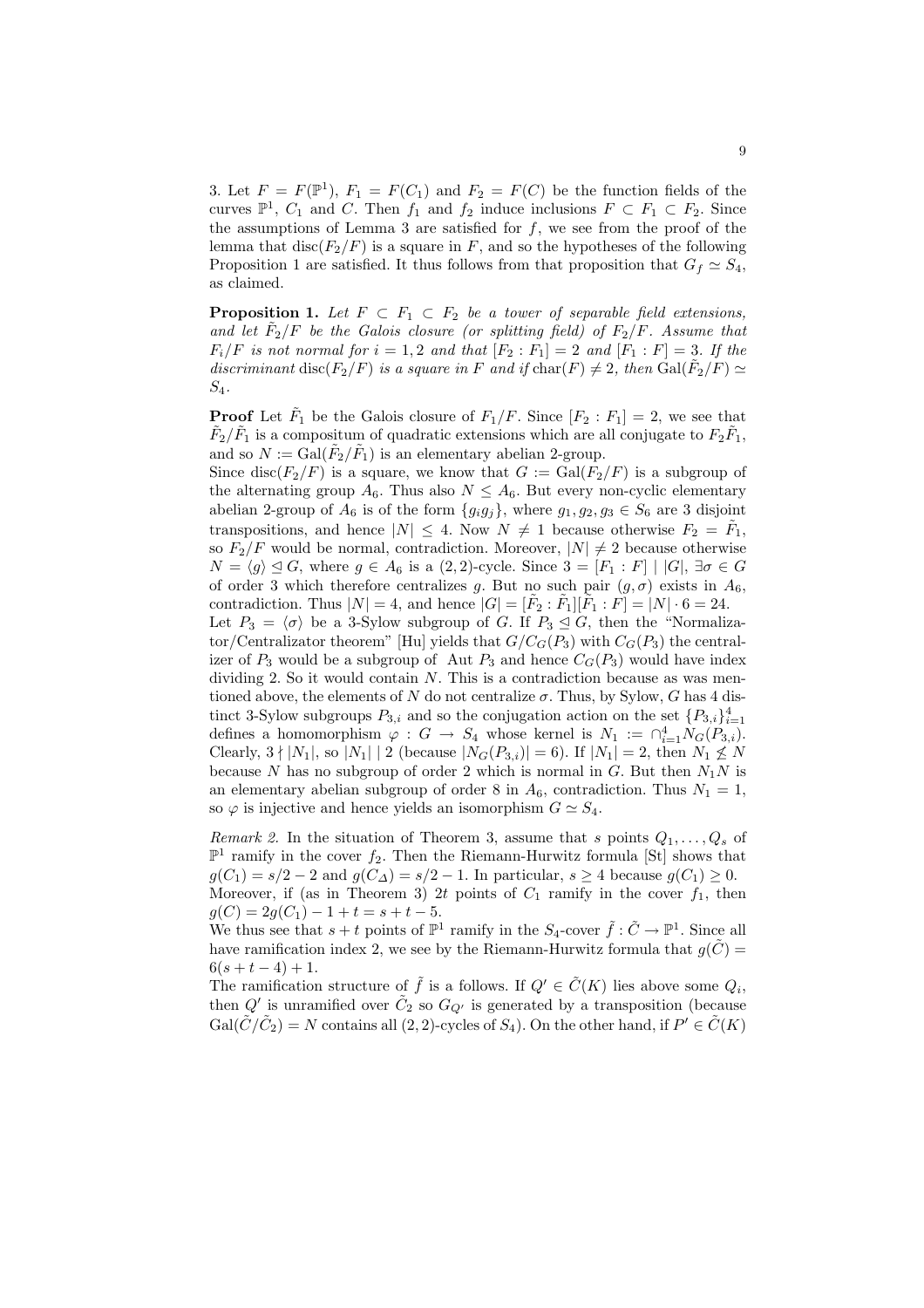lies above some  $f_2(P_i)$ , then P' is ramified over  $\tilde{C}_2$ , so  $G_{P'}$  is generated by a  $(2, 2)$ -cycle. Thus, the ramification type **C** of f consists of s conjugacy classes of transpositions and t conjugacy classes of  $(2, 2)$ -cycles of  $S_4$ .

The covers considered in Theorem 3 naturally give rise to Hurwitz spaces  $\mathcal{H}_{s,t}$  and  $\mathcal{H}_{s,t}$  as follows. For a given  $s \geq 4$  and t, let  $\mathcal{H}_{s,t}(K)$  denote the set of isomorphism classes of covers  $f = f_2 \circ f_1 : C \to \mathbb{P}^1$  of the type defined in Theorem 3. (As usual, two covers  $f: C \to \mathbb{P}^1$  and  $f': C' \to \mathbb{P}^1$  are called isomorphic if there is an isomorphism  $\alpha: C \to C'$  such that  $f' \circ \alpha = f$ .) Moreover, since the group Aut( $\mathbb{P}^1$ ) acts on  $\tilde{\mathcal{H}}_{s,t}(K)$  (via  $(\alpha, f) \mapsto \alpha \circ f$ ), we can also consider the orbit space  $\mathcal{H}_{s,t}(K) := \text{Aut}(\mathbb{P}^1) \backslash \tilde{\mathcal{H}}_{s,t}(K)$ . Then we have

**Theorem 4.** The moduli problem  $\tilde{\mathcal{H}}_{s,t}$  is finely represented by a Hurwitz space  $\tilde{\mathbb{H}}_{s,t}/K$  of dimension  $s+t$  and the moduli problem  $\mathcal{H}_{s,t}$  is coarsely represented by the quotient space  $\mathbb{H}_{s,t} = \text{Aut}(\mathbb{P}^1) \backslash \tilde{\mathbb{H}}_{s,t}$  of dimension  $s + t - 3$ .

**Proof** By Theorem 3 and Remark 2 we see that we can identify  $\tilde{\mathcal{H}}_{s,t}(K)$ with the set  $\mathcal{H}^{in}(S_4, \mathbf{C})$  of  $S_4$ -covers with ramification type **C** as in Remark 2. Since this extension is tamely ramified, the assertions follow from the work of Fried/Völklein and Wewers, as was discussed in [FK], p. 37.

#### 4.2 Rationality

We now investigate to what extent the constructions of the previous subsection can be done over an arbitrary perfect ground field K (with char(K)  $\neq$  2). Here a basic difficulty is that the technique of Galois closure does not lead in general to curve covers.

To explain this in more detail, let  $f : D \to C$  be a K-cover of curves, i.e. f is a separable, non-constant K-morphism of curves over  $K$ . As before, f gives rise to a separable extension  $F(D)/f^*F(C)$  of the associated function fields, and so we can consider the splitting field (or Galois closure)  $\tilde{F}$  of the extension  $F(D)/f^*F(C)$ .

However,  $\tilde{F}$  need not in general be the function field of a (geometrically connected) curve  $D/K$ . For this it is sufficient and necessary that K is algebraically closed in  $F$ . In this case we say that  $f$  admits a Galois closure, for we have as before two induced Galois covers  $f': \tilde{D} \to D$  and  $\tilde{f} = f \circ f': \tilde{D} \to C$ . It is immediate that if  $\hat{f}$  exists, then this construction commutes with base-change, and so  $G_f := \text{Aut}(\tilde{f}) \simeq G_{f_s}$  is the (geometric) monodromy group of the  $K_s$ -cover  $f_s: \overset{\circ}{D}_s \rightarrow C_s$ 

**Theorem 5.** Let  $f_2: C_1 \to \mathbb{P}^1_K$  and  $f_1: C \to C_1$  be two K-covers of curves such that their base-changes with  $K_s$  satisfy the hypotheses of Theorem 3. Then  $f = f_2 \circ f_1 : C \to \mathbb{P}^1$  admits a Galois closure if and only if the field discriminant  $\delta := \text{disc}(F(C)/f^*F(\mathbb{P}^1_K))$  is a square in  $f^*F(\mathbb{P}^1_K) \simeq K(x)$ . If this is the case, then the Galois closure of f is an  $S_4$ -cover  $\tilde{f}: \tilde{C} \to \mathbb{P}^1_K$ .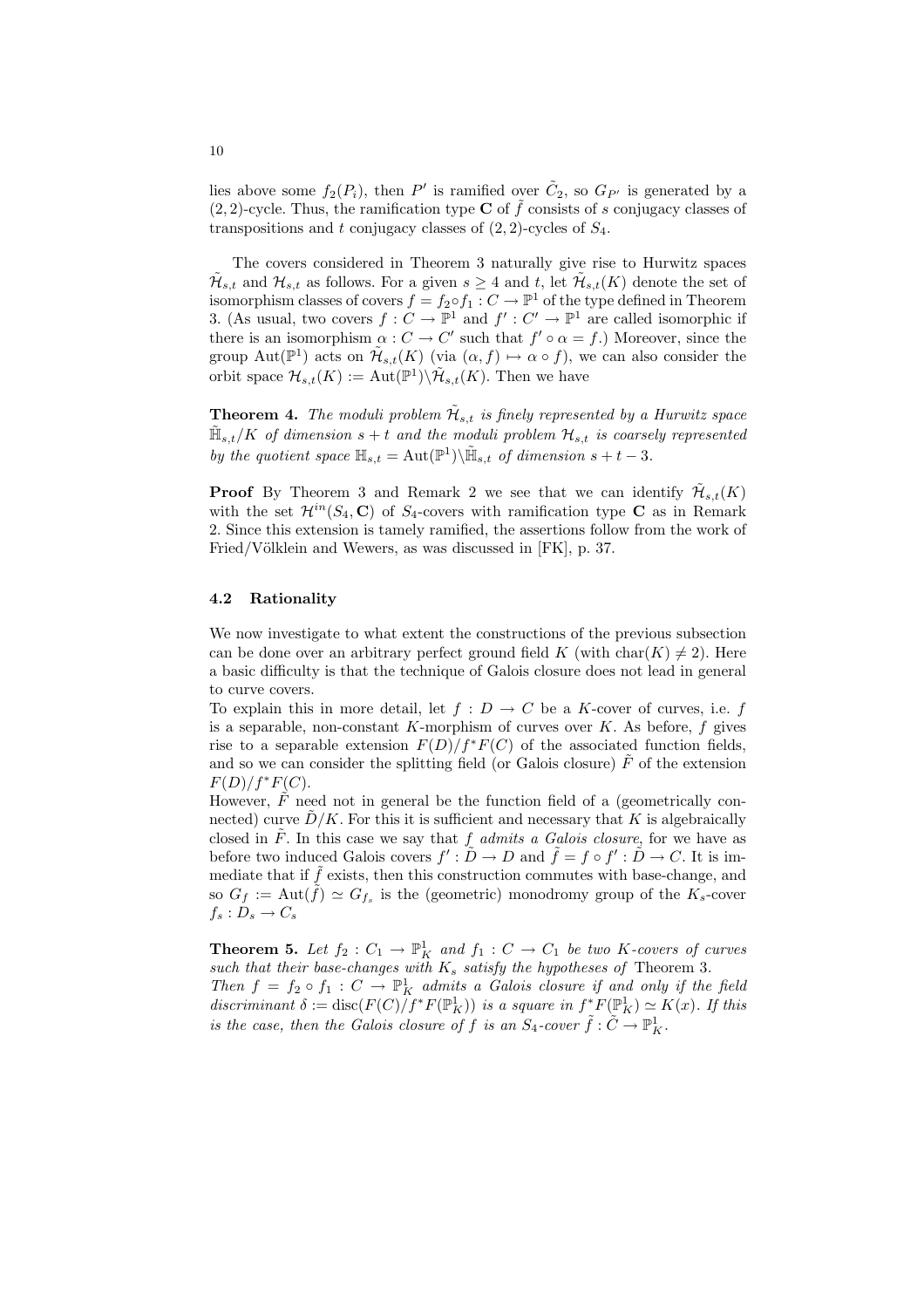**Proof** Let  $F := f^*F(\mathbb{P}^1_K) \subset F(C) =: F_2$ , and let  $\tilde{F}$  be the splitting field of the extension  $F_2/F$ .

Suppose first that  $f$  admits a Galois closure, i.e. that  $K$  is algebraically closed in  $\tilde{F}$ . Then  $\tilde{F}$  and  $K_s$  are linearly disjoint over K, so  $\tilde{F}K_s$  is the splitting field of the extension  $F_2K_s/FK_s$ , and  $Gal(\tilde{F}/F) = Gal(\tilde{F}K_s/FK_s)$ . By the proof of Theorem 3 we know that  $Gal(\tilde{F}K_s/\tilde{F}K_s) \leq A_6$ , and so also  $Gal(\tilde{F}/F) \leq A_6$ . By field theory, this means that  $\delta \in (F^{\times})^2$ .

Conversely, assume that  $\delta$  is a square in F. Then the tower  $F \subset F_1 := f_1^* F(C_1) \subset$  $F_2$  of field extensions satisfies the hypotheses of Proposition 1, and so Gal( $F/F$ )  $\simeq$  $S_4$ . Since also Gal $(\tilde{F}K_s/FK_s) \simeq S_4$  by Theorem 3, it follows that  $\tilde{F}$  and  $K_s$  are linearly disjoint over K, so K is algebraically closed in  $\tilde{F}$  and hence f admits a Galois closure.

Remark 3. In the situation of Theorem 5, suppose that  $\delta$  is not a square in  $F \simeq K(x)$ . Since  $\delta$  is a square in  $FK_s = K_s(x)$  (cf. Theorem 3), we see that  $F' := F(\sqrt{\delta})$  is a quadratic constant extension of F, i.e.,  $F' = F K'$ , where  $K' = K(\sqrt{c})$ , for some  $c \in K$ . Thus, it follows that the cover  $f_{K'} : C_{K'} \to \mathbb{P}^1_{K'}$ (which is obtained from  $f$  by base-change with  $K'$ ) does admit a Galois closure. Moreover, by replacing the quadratic cover  $f_1 : C \to C_1$  by its quadratic twist  $f_1^{\chi}: C^{\chi} \to C_1$  (associated to the extension  $K'/K$ ), we see that the twisted cover  $f^{\chi} = f_2 \circ f_1' : C' \to \mathbb{P}^1_K$  satisfies the hypotheses of Theorem 5 and hence admits a Galois closure  $\tilde{f}^{\chi}: \tilde{C}' \to \mathbb{P}^1_K$  with group  $S_4$ .

So we get: Either  $f: C \to \mathbb{P}^1$  or its twist  $f^\chi: C' \to \mathbb{P}^1$  admits a Galois closure, which is a  $S_4$ -cover.

#### 4.3 The Hyperelliptic Case

For the rest of this section and for the whole following section we take  $s = 4$ . This is equivalent to the hypothesis that  $q(C_1) = 0$  or to the hypothesis that C is a hyperelliptic curve of genus  $t-1$  with hyperelliptic cover  $f_1$ . The curve  $C_{\Delta}$  is an elliptic curve E, and we can choose as the origin of E for instance the unique point over  $Q_1$ . Then the cover  $E/\mathbb{P}^1$  is given by computing modulo  $-id_E$ , i.e., by mapping a point on E to its x-coordinate, if E is given by a Weierstraß equation.

The moduli space of hyperelliptic curves  $\mathcal{M}_{H,t-1}$  of genus  $t-1$  has dimension  $2t - 3$ .

For  $t = 3$  Theorem 4 shows that the dimension of  $\mathbb{H}_t := \mathbb{H}_{4,t}$  is 4 and hence larger than the dimension of the moduli space  $\mathcal{M}_{H,2}$  of curves of genus 2. (Recall that all curves of genus 2 are hyperelliptic.). We can interpret this by the fact that there are infinitely many covers  $f_2$  which give rise to the same isomorphism class of curves of genus 2. In fact for a given set of 6 points on  $\mathbb{P}^1$  there are infinitely many maps of degree 3 such that pairs of these points have the same image.

For  $t > 4$  the dimension of  $\mathbb{H}_t$  is smaller than the dimension of  $\mathcal{M}_{H,t-1}$ , and so we will get only very special hyperelliptic curves attached to points on  $\mathbb{H}_t$ .

But the interesting case is  $t = 4$ . We get hyperelliptic curves of genus 3, and the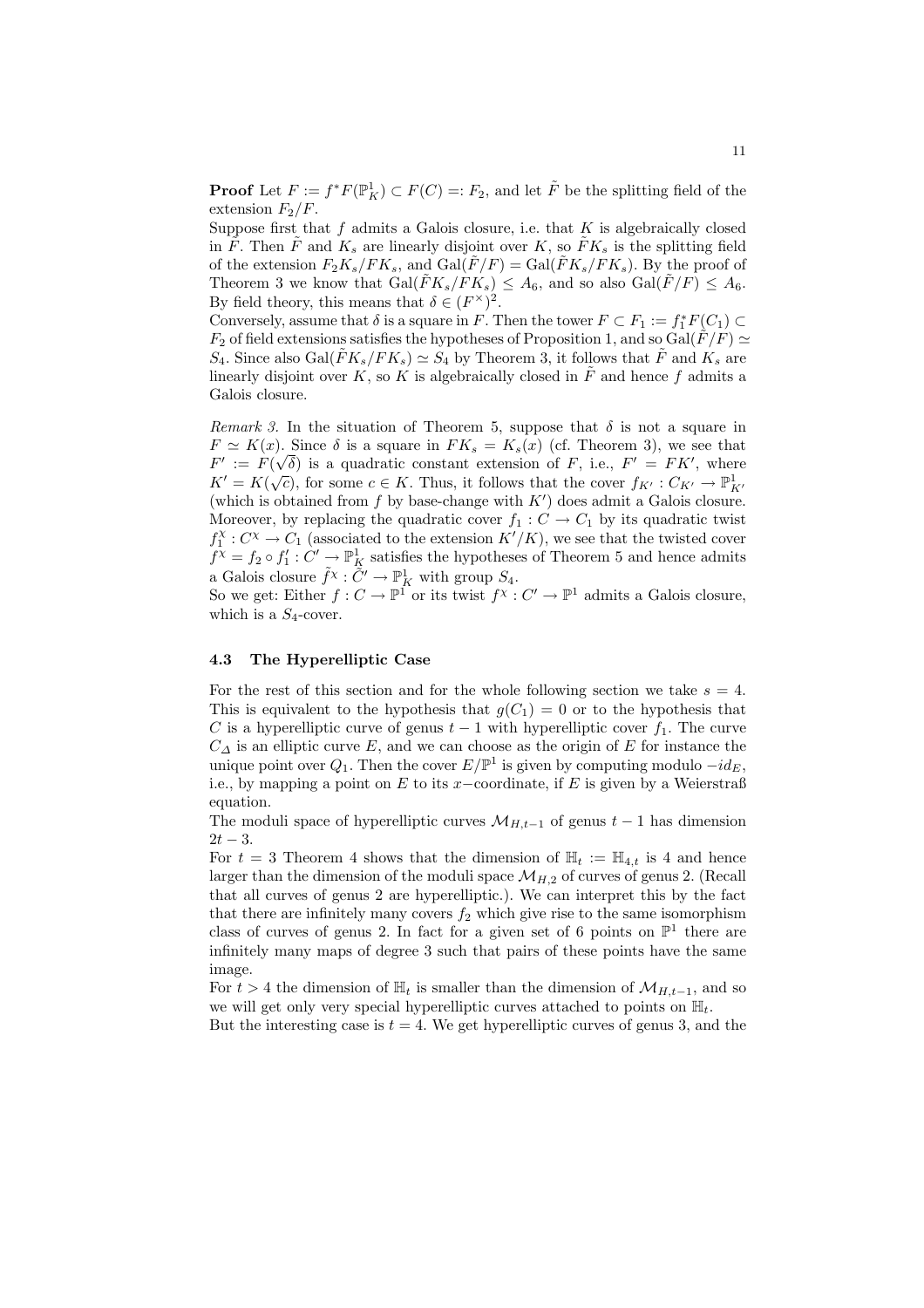moduli space of such curves is irreducible and has dimension 5.

By elementary linear algebra we shall see in Subsection 5.1 that every hyperelliptic curve of genus 3 covers  $\mathbb{P}^1$  by a map f such that f corresponds to a point in  $\mathbb{H}_t$ , and that, generically, to given hyperelliptic curve C there are exactly 2 such covers up to equivalence. Hence we get a 2-fold cover map from  $\mathbb{H}_t$  to the moduli space of hyperelliptic curves of genus 3.

**Construction of Points on**  $\mathbb{H}_t$  Take  $f = f_2 \circ f_1 : C \to \mathbb{P}^1$  as above. It follows that both  $C_{\Delta}$  and  $\tilde{C}_1$  are elliptic curves E and E', respectively, which come equipped with an isogeny  $\rho : E' \to E$  of degree 3.

We have a bit more: The monodromy group of  $f_2$  is  $S_3$ . We embed it into the group of automorphisms  ${\rm Aut}_K(E')$ . Let  $\varphi$  be such an automorphism. Then  $\varphi$  is of the form  $\pm id_{E'} + t_V$  where  $t_V$  is the translation on E' by a point V.

Let  $\sigma \in S_3$  be an element of order 2 and  $\tau \in S_3$  be an element of order 3. Since  $\langle \sigma, \tau \rangle = S_3$ , we have  $\sigma = -id_{E'} + t_R$  with  $R \in E'(\mathbb{F}_q)$  and  $\tau = t_{V_3}$ , where  $V_3$ is a point of order 3 of  $E'$ . By an appropriate choice of the neutral elements of E and E' (we use that  $K = K_s$ ) we can assume that  $V = 0$  and that  $f_2$  is an isogeny.

Let  $R_1, R'_1, R_2, R'_2, \ldots, R_{2t}, R'_{2t}$  be the set of points on E' which ramify in  $C \times_{C_1} E'/E'$ . Then we find  $\epsilon_j \in \{-1,1\}; 1 \leq j \leq t$  such that after a suitable ordering we get  $R_k = -R'_k$  for  $k = 1, ..., 2t$  and  $R_j = R_{t+j} + \epsilon_j \cdot V_3$  for  $j=1,\ldots,t.$ 

Conversely, begin with an elliptic curve E with  $Q'_1, \ldots, Q'_4 \in E(K)[2]$ , the group of points of order 2 of E. We normalize and assume that  $Q'_1$  is the neutral element of E and denote by  $\pi_E$  the map from E to  $E/\langle -id_E \rangle = \mathbb{P}^1$ . Define  $Q_j := \pi_E(Q'_j)$ . Take E' with point  $V_3$  of order 3 such that  $\rho: E' \to E$  is an isogeny of degree 3 with kernel  $\langle V_3 \rangle$ .

Since  $\rho(0_{E'}) = 0_E$ , the curve  $E'/\langle -id_{E'} \rangle$  is a projective line covering  $E/\langle -id_E \rangle$ by a map  $f_{\rho}$  of degree 3 that is ramified exactly in  $Q_1, \ldots, Q_4$  in the following way: In the inverse image of  $Q_i$  under  $f_\rho$  there is one point with ramification index 2 and one unramified point. Hence the discriminant divisor of  $f_{\rho}$  is  $Q_1 + \cdots + Q_4$ .

Define  $\Gamma_{\rho}$  as the subset of  $E'^{t}$  consisting of all the t-tuples  $(R_1, \ldots, R_t)$  for which  $\{\pm R_j, \pm (R_j + \epsilon_j \cdot V_3)\}\$ :  $1 \leq j \leq t\}$  (the signs  $\pm$  taken independently) has strictly less than 4t elements.

Next choose t points  $R_1, \ldots, R_t \in E'(K) \setminus \Gamma_\rho$ .

Take  $P_1, \ldots, P_{2t}$  as the images under  $\pi_{E'}$  of  $\{R_i, R_j + \epsilon_j \cdot V_3, j = 1, \ldots, t\}.$ By assumption, these points are distinct and we have  $f_{\rho}(P_j) = f_{\rho}(P_{j+t})$  for  $j=1,\ldots,t$ .

It follows that  $f_{\rho}, P_1, \cdots, P_{2t}$  give rise to a point in  $\mathbb{H}_t$ .

From the above considerations we know that we get all points of  $\mathbb{H}_t$  by this construction.

Before we summarize we make one remark. We have to look at covers  $f$  modulo the equivalence relation induced by automorphisms of  $\mathbb{P}^1$ . But applying such an automorphism does not change the isomorphism class of the elliptic curve E.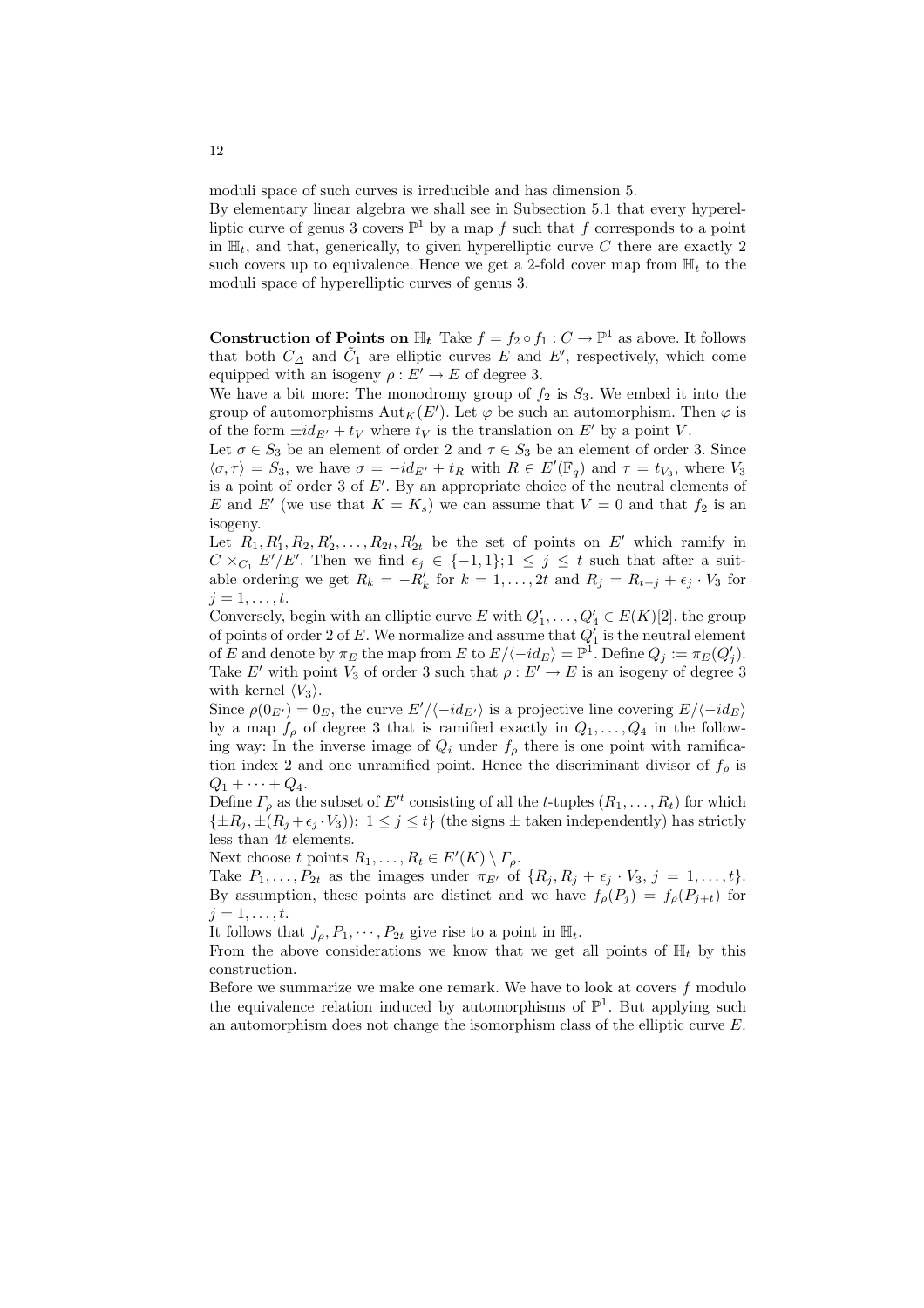Moreover elliptic curves with points of order 3 are parameterized by the modular curve  $X_1(3)$  (which has genus 0).

**Theorem 6.** We get a surjective map from the set of points of  $\{(E', V_3) \in$  $X_1(3)(K), (R_1, \ldots, R_t) \in E'(K)^t \setminus \Gamma_\rho$  to  $\mathbb{H}_t(K)$  with finite fibres.

Hence there is a rational dominant morphism from  $(\mathcal{E}_3)_{X_1(3)}^t$  (the t-fold fibre product over  $X_1(3)$  of the universal elliptic curve  $\mathcal{E}_3$  over  $X_1(3)$  to  $\mathbb{H}_t(K)$  with finite fibres.

#### 4.4 The Trigonal Construction

The basic task of the classical "trigonal construction" of Recillas, Donagi and Livné (cf. [DL]) is the following. Given a curve  $C/K$  equipped with cover  $f =$  $f_2 \circ f_1 : C \to \mathbb{P}^1$  with degree  $f_1 = 2$  and  $f_1 = 3$  (for short this is called usually a (2,3)-cover), construct another curve  $D/K$  equipped with cover  $g: D \to \mathbb{P}^1$ that has degree 4 and a surjective homomorphism  $h: J_C \to J_D$  (of a specific type). In the cases studied by these authors,  $g(D) = 3$ , but this hypothesis is not necessary. Here we shall see that the construction of the  $S<sub>4</sub>$ -cover via Galois closure (cf. Subsection 4.1) naturally solves this task.

Thus, let  $f = f_2 \circ f_1 : C \to \mathbb{P}^1$  be a  $(2,3)$ -cover as in Theorem 3, and let  $\tilde{f} = f \circ f' : \tilde{C} \to \mathbb{P}^1$  be its Galois closure. Thus  $G_f = \text{Aut}(\tilde{f}) \simeq S_4$ . The Galois group  $H := \text{Aut}(f')$  of  $\tilde{C}/C$  has order 4 and contains two transpositions; let  $\sigma$ be one of these. Then  $\sigma$  is contained in precisely two of the stabilizers  $T_1, \ldots, T_4$ of the elements  $\{1, 2, 3, 4\}$  on which  $S_4$  acts. If  $T = T_i$  is one of these, then we have  $T \cap H = \langle \sigma \rangle$ .

Let  $\pi_T : \tilde{C} \to D := \tilde{C}/T$  be the quotient map. Then  $\tilde{f}$  factors over  $\pi_T$  as  $\tilde{f} = g \circ \pi_T$ , where  $g: D \to \mathbb{P}^1$  has  $\deg(g) = 4$ . Note that g is primitive (does not factor over a quadratic subcover).

We can use the Hurwitz genus formula to compute the genus of D. (Assume  $s = 4$ .) Since the Galois closure of  $g: D \to \mathbb{P}^1$  is  $\tilde{f}: \tilde{C} \to \mathbb{P}^1$ , we see that exactly the points on  $\mathbb{P}^1$  ramified in  $\tilde{C}$  are ramified in D. Since the fixed field of the subgroup  $A_4$  is  $C_{\Delta} = E$ , the discriminant divisor of g equals the discriminant divisor of  $C_{\Delta}/\mathbb{P}^1$  plus 2 times another divisor. This is enough to conclude that the points  $Q_1, \ldots, Q_4$  have one ramified extension of order 2 and the t points in  $\{f_2(P_1), \ldots, f_2(P_{2t})\}$  (recall that the image under  $f_2$  of  $\{P_1, \ldots, P_{2t}\}$  consists of exactly  $t$  points) have 2 ramified extensions. It follows that the genus of  $D$  is equal to  $t - 1$ , and hence is equal to the genus of C.

Finally, we construct a correspondence from  $J_C$  to  $J_D$ . For this, let  $\pi_{\sigma} : \tilde{C} \to$  $D' := \tilde{C}/\langle \sigma \rangle$  be the quotient map. Then f' factors over  $\pi_{\sigma}$  as  $f' = \varphi_1 \circ \pi_{\sigma}$  and similarly  $\pi_S$  factors as  $\pi_S = \varphi_2 \circ \pi_{\sigma}$ .

We remark that  $\varphi_1$  cannot be unramified. For otherwise the compositum of the function fields  $F(D')$  and  $F(\tilde{C}_1)$  would be unramified over  $F(\tilde{C}) \cdot F(\tilde{C}_1)$ . But the discussion in the proof of Theorem 3 shows that this is not true. We choose one of these ramification points as  $P_{\infty}$  on C and so the assumptions of Lemma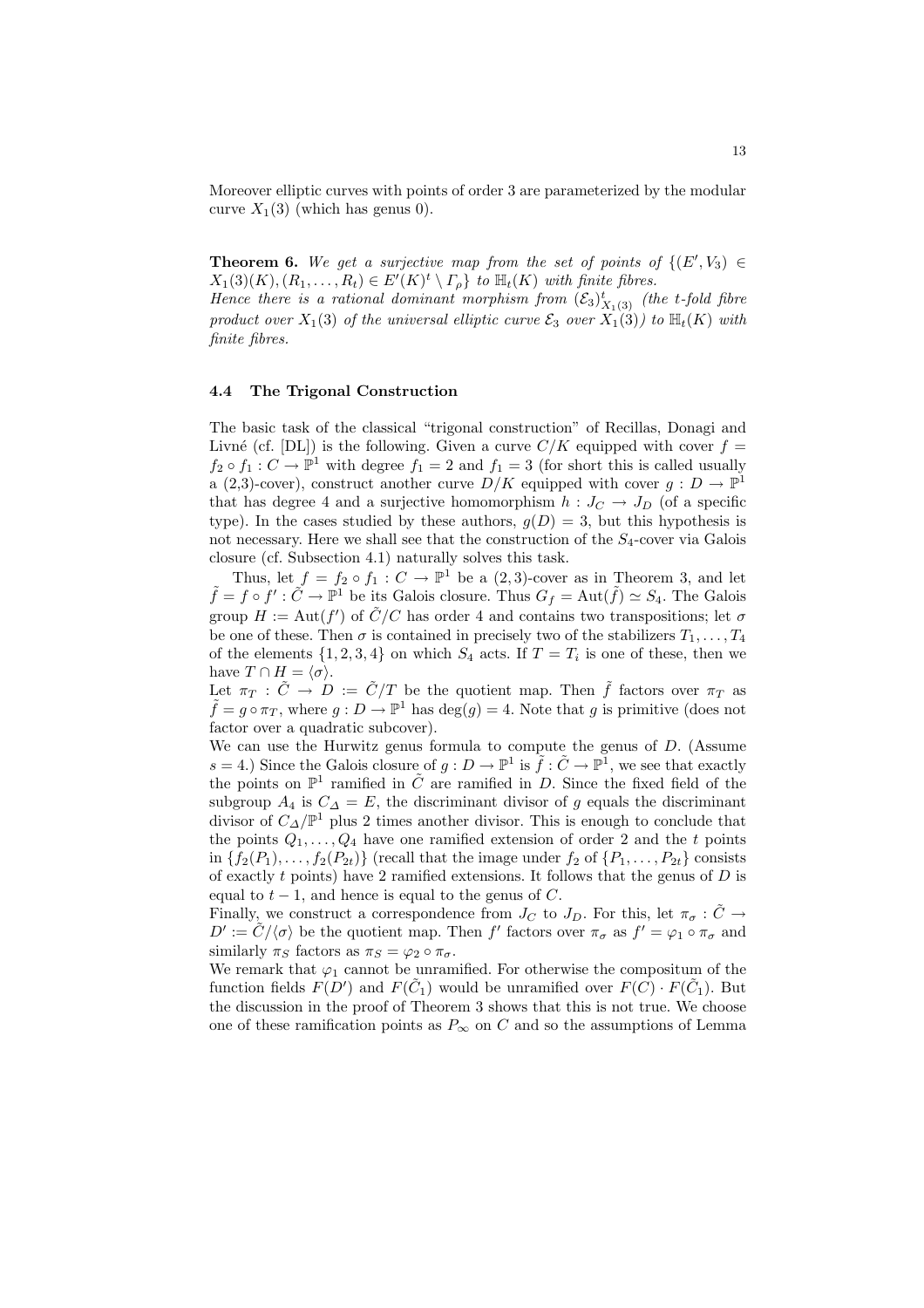1 are satisfied for  $\varphi_1 : D' \to C$ .

**Definition 3.** The correspondence  $T_C(f) := T_{\varphi_1, \varphi_2}$  is the homomorphism from Pic<sup>0</sup>(*C*) to Pic<sup>0</sup>(*D*) induced by  $\varphi_{2*} \circ \varphi_1^*$ .

Using Lemma 1, we obtain:

**Theorem 7.** Assume that the Jacobian  $J_C$  is a simple abelian variety and that D is not hyperelliptic. Then  $T_C(f)$  is an isogeny.<sup>4</sup>

#### 4.5 Rationality Questions over Finite Fields

Let K be the finite field  $\mathbb{F}_q$  with q elements (q odd), and let  $K_s$  be its separable closure. Let C be a hyperelliptic curve of genus  $g(C) > 1$  defined over  $\mathbb{F}_q$  with cover  $f: C_s \to \mathbb{P}^1$  defined over  $K_s$  as above. We want to give conditions for the rationality of the isogeny of  $J_{C_s}$  induced by the correspondence  $T_C(f)$ .

Given C, there is a uniquely determined  $\mathbb{F}_q$ -rational 2-cover  $f_1$  of C to the projective line, denoted by  $C_1$ , with  $2t = 2g(C) + 2$  ramification points  $P_1, \ldots, P_{2t} \in$  $C_1(K_s)$ . The discriminant divisor disc( $f_1$ ) =  $P_1 + \ldots + P_{2t}$  is K-rational, so in particular the set  $\{P_1, \ldots, P_{2t}\}\$ is invariant under  $G_K$ .

Conversely, to a given Galois invariant set  $\{P_1, \ldots, P_{2t}\}\$  of points on  $C_1 = \mathbb{P}^1$  we find (in general) two hyperelliptic covers  $C/\mathbb{P}^1$  and  $C'/\mathbb{P}^1$  whose branch loci are  ${P_1, \ldots, P_{2t}}$ . These two curves are twists of each other and become isomorphic over  $K_s$ .

We now assume that the set  $\{P_1, \ldots, P_{2t}\}$  is given and that we have a 3-cover  $f_2: \mathbb{P}^1 \to \mathbb{P}^1$  defined over  $\mathbb{F}_q$  which maps  $\{P_1, \ldots, P_{2t}\}$  pairwise to t points on  $\mathbb{P}^1$ . Then we know from Remark 3 that there is exactly one  $\mathbb{F}_q$ -rational quadratic cover  $f_1$  of  $\mathbb{P}^1$  such that  $f := f_2 \circ f_1$  admits a Galois closure with Galois group  $S_4$  and so there is a uniquely determined hyperelliptic curve cover  $C/\mathbb{P}^1$  defined over  $\mathbb{F}_q$  with branch points  $\{P_1, \ldots, P_{2t}\}$ . By the discussion of the "trigonal" construction" in Subsection 4.4, it is clear that the constructed curve  $D$  and the correspondence  $T_C(f)$  from  $J_C$  to  $J_D$  are both defined over  $\mathbb{F}_q$ . Hence the question about rationality of curves C with rational  $T_C(f)$  boils down to the question of finding  $f_2$ .

This motivates the study of covers  $h = f_2 : C_1 = \mathbb{P}^1 \to \mathbb{P}^1$  with h of degree 3 defined over  $\mathbb{F}_q$  with discriminant divisor  $Q_1 + \cdots + Q_4$ ,  $Q_i \neq Q_j \in \mathbb{P}^1(K_s)$ for  $i \neq j$ . First we see that  $\{Q_1, \ldots, Q_4\}$  is Galois invariant. Let  $Q'_1, \ldots, Q'_4$ be the unramified extensions of  $Q_1, \ldots, Q_4$  under h. These 4 points are exactly the ramification points of  $\tilde{C}_1/C_1$  where as usual  $\tilde{C}_1$  is the Galois closure of  $h: C_1 = \mathbb{P}^1 \to \mathbb{P}^1$ . Hence  $C_1$  is an absolutely irreducible curve over  $\mathbb{F}_q$  of genus 1. Moreover, since our ground field is  $\mathbb{F}_q$ , the curve  $\tilde{C}_1$  is an elliptic curve E' defined over  $\mathbb{F}_q$ . The monodromy group of h is  $S_3$ . As was seen in the discussion before Theorem 6, this implies that E' has an  $\mathbb{F}_q$ -rational point  $V_3$  of order 3.

<sup>4</sup> A closer study ([Ka]) of the situation shows that the theorem is true without the extra assumptions, and that the kernel of  $T<sub>C</sub>$  is a maximally isotropic subgroup of  $J_c[2]$ . In addition it is shown that  $T_c(f)$  induces the isogeny constructed in [DL].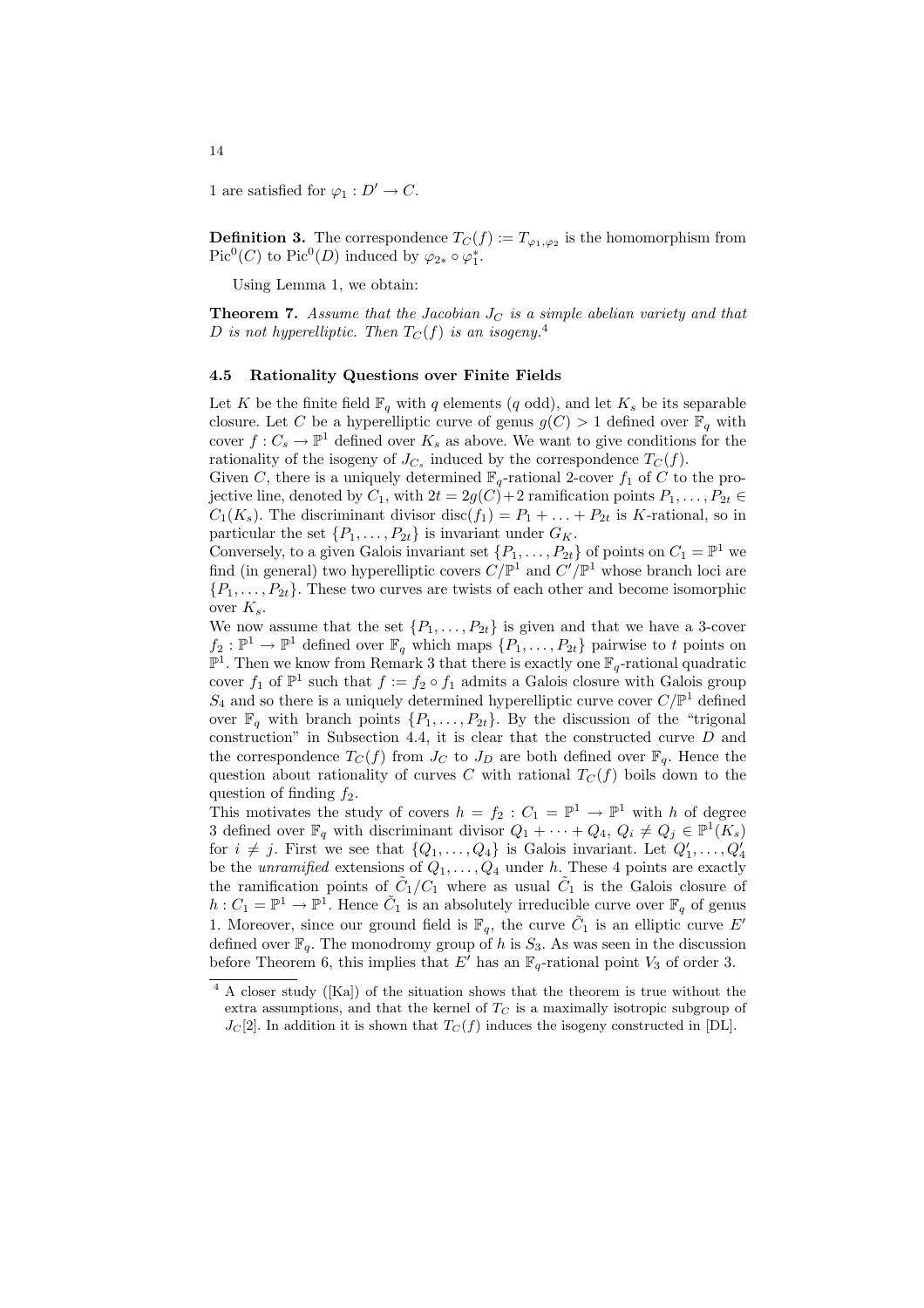**Lemma 4.** Let  $h : \mathbb{P}^1 = C_1 \to \mathbb{P}^1$  be as above. Then  $\tilde{C}_1$  is characterized as the elliptic curve E' which is uniquely determined by an affine equation  $Y^2 = g_4'(X)$ with zeroes  $Q_1, \ldots, Q_4$  and which has an  $\mathbb{F}_q$ -rational point  $V_3$  of order 3.

Let  $E = E'/\langle V_3 \rangle$ . Then h induces an isogeny of degree 3 from E' to E and E has an  $\mathbb{F}_q$ -rational point of order 3. This determines uniquely the twist class of E.

Conversely: Let  $E'$  be an elliptic curve with a K-rational point  $V_3$  of order 3 and let  $\rho: E' \to E$  be the isogeny with kernel  $\langle V_3 \rangle$ . Let  $\sigma' = -id_{E'} + t_R$  with some point  $R \in E'(\mathbb{F}_q)$  be an automorphism of E' of order 2 and  $C_1 := E'/\langle \sigma' \rangle$ . Take  $\sigma = -id_E + t_{\rho(R)}$  and  $\mathbb{P}^1 = E/\langle \sigma \rangle$ . Then  $\rho$  induces a map  $h' : C_1 \to \mathbb{P}^1$  with  $\tilde{C}_1 = E'$  and the required properties.

**Theorem 8.** Let  $\{P_1,\ldots,P_t\}$  be a  $G(K_s/\mathbb{F}_q)$ -invariant set of t points in  $\mathbb{P}^1(K_s)$ . Let  $g_4(X)$  be a polynomial of degree 4 over  $\mathbb{F}_q$  with distinct roots such that the elliptic curve  $E': Y^2 = g_4(X)$  has an  $\mathbb{F}_q$ -rational point Q of order 3. Let  $\tilde{P}_1, \ldots, \tilde{P}_t$ be points on E' with X-coordinates  $P_1, \ldots, P_t$ . Choose  $\epsilon_1, \ldots, \epsilon_t \in \{1, -1\}$  and define  $P_{t+j}$  as the X-coordinate of  $\tilde{P}_j + \epsilon_j Q$ . Assume that the cardinality of  ${P_1, \ldots, P_t, P_{t+1}, \ldots, P_{2t}}$  is 2t (this is generically true).

Then there is an (up to  $\mathbb{F}_q$ -isomorphism) unique hyperelliptic curve cover  $C/\mathbb{P}^1$ with branch points  $\{P_1, \ldots, P_t, P_{t+1}, \ldots, P_{2t}\}\$  that has an  $\mathbb{F}_q$ -rational correspondence of the form  $T_C(f)$ .

Remark 4. From the point of view of Hurwitz spaces Theorem 8 is a satisfying result. But it does not solve the problem: For given  $C$  decide whether  $E'$  exists and compute the equation for  $E'$ .

We shall see an explicit result for  $g(C) = 3$  in the next section.

#### 4.6 Computational Aspects

We continue to take  $K = \mathbb{F}_q$  and we assume that the conditions of Theorem 8 are satisfied for the curve C.

### Precomputation

1) We know equations for  $E'/C_1$  and we can compute the isogeny  $\rho$ .

2) Next compute an equation for  $H := C \times_{C_1} E'$  (i.e. compute the compositum  $F(C)F(E')$  of the function fields of C and E' over the rational function field  $\mathbb{F}_q(T)$  embedded by the cover maps  $C \to C_1$  and  $E' \to C_1$ ).

3) Knowing  $\rho$ , we can compute an equation for a conjugate  $H^{\tau}$  of H with respect to the automorphism  $\tau$  of order 3 of E' and hence for the Galois closure  $\tilde{H} = \tilde{C}$ of  $f$ .

4) Determine a subcover  $D' = \tilde{C}/\langle \sigma \rangle$  of degree 2 of  $\tilde{C}$  which covers C but not E' and compute an equation of the cover  $\varphi_1 : D' \to C$ .

5) Choose a point  $P_{\infty} \in C(\mathbb{F}_q)$  (this exists in all interesting cases) and compute  $\varphi_1^*(P_\infty) = R_\infty^1 + R_\infty^2.$ 

6) Determine a subcover D of degree 3 over  $D'$  and compute an equation for D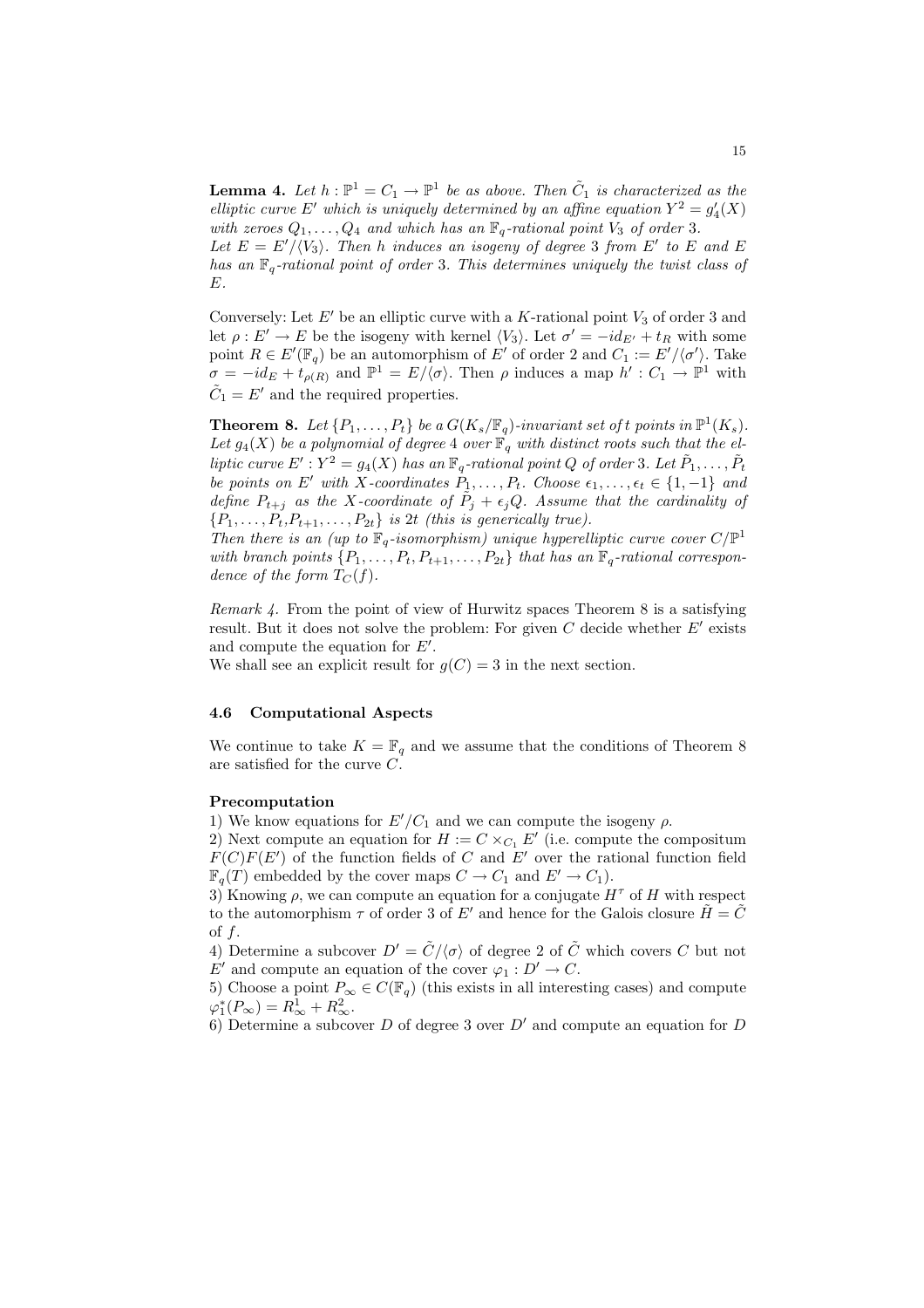and for the cover  $\varphi_2 : D' \to D$ . 7.) Compute  $S^j_{\infty} = \varphi(R^j_{\infty})$ .

All these computations can be performed (cf.[He]) in time and space polynomial in  $log(q)$ .

**Transfer of DL:** Let c be a divisor class group of C. Present c by

$$
\sum_{j=1,\dots,g(C)} P_j - g(C) \cdot P_{\infty}.
$$

Lift the points  $P_i$  to points  $R_{i,j}$  on D' by using the equation of the curve cover  $\varphi_1: D' \to C$  (or of the extension  $F(D')/F(C)$ ).

Determine the images  $S_{i,j}$  of  $R_{i,j}$  on the curve to D by using the equation of the curve cover  $\varphi_2 : D' \to D$ .

Then  $T(f)(c)$  is the class of  $\sum_{j=1,\dots,g(C),i=1,2} S_{i,j} - g(C)(S^1_{\infty} + S^2_{\infty}).$ 

By methods of [He] one finds a representative of  $T(f)(c)$  as difference of divisors of degree bounded by  $g(D)$  in polynomial time in  $log(q)$ .

**Result:** For a known map  $f: C \to \mathbb{P}^1$  one can compute  $T_C(f)$  in polynomial time in  $log(q)$ .

### 5 Curves of Genus 3

### 5.1 The Construction of Trigonal Subcovers

We recall that to every  $\mathbb{F}_q$ -rational point on  $\mathbb{H}_4$  we have an attached hyperelliptic curve C of genus 3 and a map  $f: C \to \mathbb{P}^1$  of degree 6 such that  $T_C(f)$  is  $\mathbb{F}_q$ rational. C is determined up to  $\mathbb{F}_q$ -isomorphisms, and  $T_C(f)$  is computable in time and space polynomial in  $log(q)$ .

Let us look at the situation over  $K_s$ . Since the dimension of  $\mathbb{H}_4$  is 5 we get a dominant map from  $\mathbb{H}_4$  to the moduli space of hyperelliptic curves of genus 3. In other words: For given Weierstraß points  $Q_1, \ldots, Q_8$  of a "generic" hyperelliptic curves C we find a cover  $f_2 : \mathbb{P}^1 \to \mathbb{P}^1$  over  $K_s$  that maps these points pairwise to 4 different points. In fact, there will be generically 2 such covers ([DL]). We give a proof for this fact by elementary linear algebra.

**Theorem 9.** Over  $K_s$  there is a rational dominant map of degree 2 from  $\mathbb{H}_4$  to  $\mathcal{M}_{H,3}$ , the moduli space of hyperelliptic curves of genus 3.

**Proof** We fix 8 different points on  $\mathbb{P}^1(K_s)$  lying in an affine part with affine coordinates  $u_1, \ldots, u_8$ .

We look for a rational function  $h(U) = \frac{U^3 + x_1 U^2 + x_2 U + x_3}{x_4 U^3 + x_5 U^2 + x_6 U + x_7}$  with  $x_i \in K_s$  such that (without loss of generality)  $h(u_1) = h(u_2) = 0; h(u_3) = h(u_4) = \infty, h(u_5) =$  $h(u_6) = 1$  and  $h(u_7) = h(u_8) = t$  where t is an appropriately chosen element in

16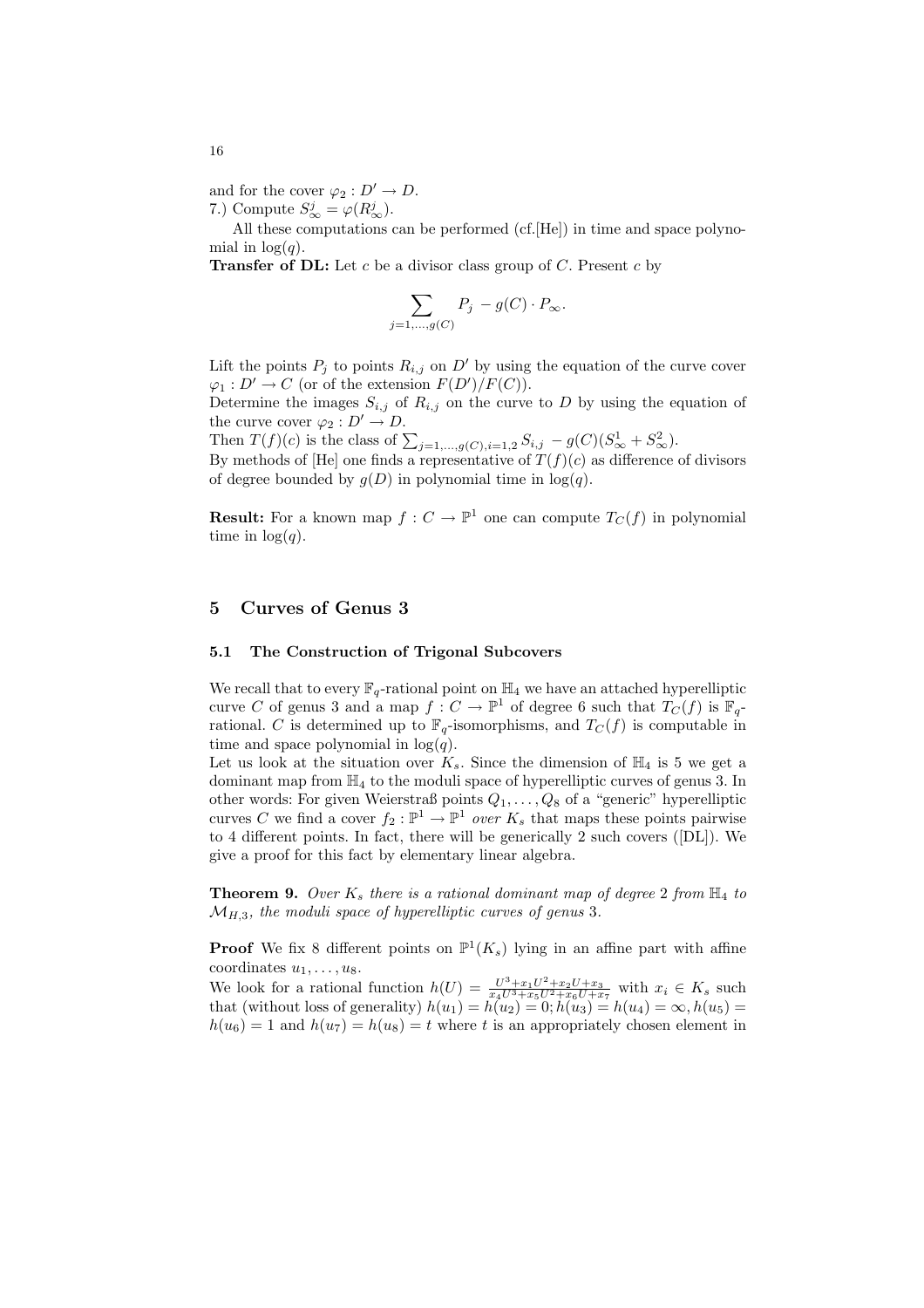$K_s$ . Hence  $(x_1, \ldots, x_7)$  has to be a solution of the system of linear equations

| $u_1^2 u_1$<br>$u_2^2 u_2$<br>0<br>0<br>$u_5^2$<br>$\boldsymbol{u_5}$<br>$u_6^*$<br>$u_{6}$<br>$u_{\tilde{7}}$<br>$u_7$<br>$u_8^2$<br>$u_{8}$ | $u_3^3$<br>$u_{\lambda}^{\rm c}$<br>$-u_{\rm E}$<br>$\cdot u_7^3$ -<br>$\cdot u_{\infty}^{3}$ | $u_3^2$<br>$u_4$<br>$u$ इ<br>$u_{\tau}^2$<br>$-t$<br>$\cdot u_8^2$ | $u_3$<br>$u_{4}$<br>$u_5$<br>$u_{\rm 6}$<br>$u_8$<br>$-t$ | U<br>$-t$ | $x_1$<br>$x_2$<br>$x_3$<br>$x_4$<br>$x_5$<br>$x_6$<br>$x_7$ |  | นร |
|-----------------------------------------------------------------------------------------------------------------------------------------------|-----------------------------------------------------------------------------------------------|--------------------------------------------------------------------|-----------------------------------------------------------|-----------|-------------------------------------------------------------|--|----|
|-----------------------------------------------------------------------------------------------------------------------------------------------|-----------------------------------------------------------------------------------------------|--------------------------------------------------------------------|-----------------------------------------------------------|-----------|-------------------------------------------------------------|--|----|

The parameter t occurs linearly exactly in two rows of the system and hence the determinant of the extended matrix of the system is a polynomial of degree 2 in t over  $K_s$ . The condition of solvability of the system, namely that the rank of the extended matrix is  $\leq 7$ , is satisfied if t is a zero of this polynomial, and so generically two values are possible for t.

Now take a hyperelliptic curve C over  $\mathbb{F}_q$  given by an equation  $Y^2 = f_8(X)$ and let  $\{u_1, \ldots, u_8\}$  be the set of roots of  $f_8$ . On this set we have an action of the absolute Galois group of  $\mathbb{F}_q$ . We know that these values come in pairs  $u_j, u_{4+i}$  $(j = 1, \ldots, 4)$  with members behaving in the same way under the Galois action, and we look for a  $\mathbb{F}_q$ -rational map h with  $h(u_i) = h(u_{4+i}) = t_i$ .

A first condition is that the set  $\{t_1, \ldots, t_4\}$  is Galois invariant, too.

In addition, one knows that the absolute Galois group of  $\mathbb{F}_q$  is generated by the Frobenius automorphism  $\phi_q$ , and so the cycles induced by this action on  $\{t_1, \ldots, t_4\}$  induce cycles of quadratic polynomials defined over  $\mathbb{F}_q(t_1, \ldots, t_4)$ with zeros  $u_j, \ldots, u_{4+j}$ . This is enough to list necessary and sufficient conditions for the rationality of h (over a possibly quadratic extension of  $\mathbb{F}_q$ ) in terms of the decomposition of  $f_8(X)$  in irreducible factors over  $\mathbb{F}_q$ . For a detailed discussion we refer to [S].

**Algorithmic Aspects** For a given  $f_1: C \to \mathbb{P}^1$ , we first check whether the Weierstraß points satisfy the Galois condition from above. If so, we solve the linear system found in the proof of Theorem 9 if possible, and hence we obtain the rational map  $h (= f_2$  in our notation above). These computations are done in an extension field of  $\mathbb{F}_q$  of degree at most 8. Next we compute the discriminant of h and so we find the elliptic curves E and  $E'$ . To determine the twist class of C, we compute the class of the discriminant of  $h \circ f_1$  modulo squares (alternatively, one can check whether there is a point on  $\mathbb{P}^1(\mathbb{F}_q)$  that is completely split under  $h \circ f_1$ ). Now we can proceed as in subsection 4.6.

### 5.2 Application to Discrete Logarithms

We now apply our results to hyperelliptic curves  $C$  of genus 3 with the additional assumption that the Jacobian  $J_C$  is a simple abelian variety. (This is the inter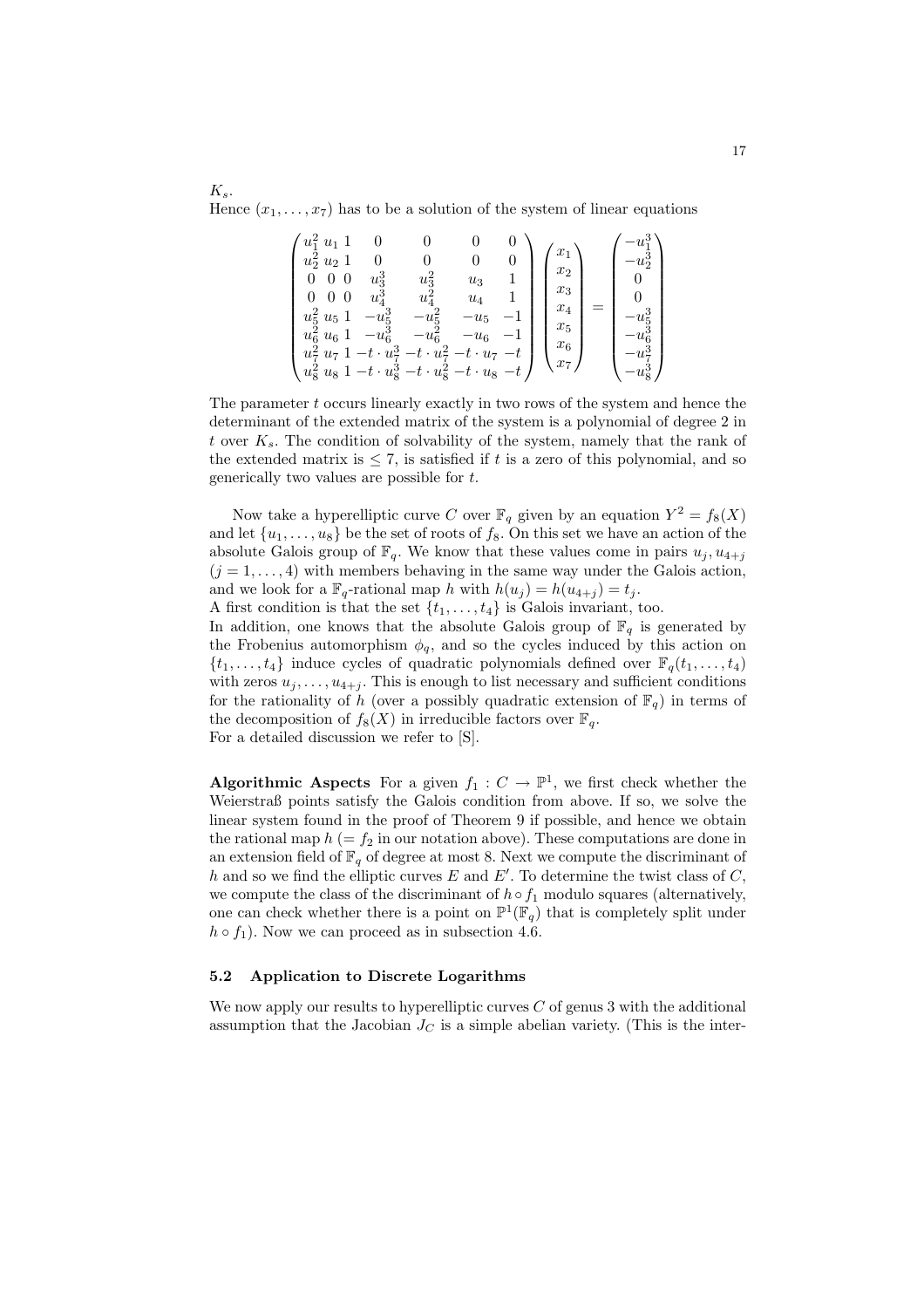esting case for cryptography and is true generically.) First assume that  $K = K_s$ . We shall use two facts about curves of genus 3.

- The moduli space of curves of genus 3 is connected and has dimension 6. Generic curves of genus 3 can be given by plane curves of degree 4 (without singularities).
- The moduli space  $\mathcal{M}_{H,3}$  of hyperelliptic curves of genus 3 is connected and has dimension 5 and the generic hyperelliptic curve has no primitive cover to  $\mathbb{P}^1$  of degree 4.<sup>5</sup>

Thus, if  $C$  is a generic hyperelliptic curve of genus 3, then the curve  $D$  constructed by the above trigonal construction cannot be hyperelliptic because  $D$ is a primitive cover of  $\mathbb{P}^1$  of degree 4.

#### **Consequence**

There is a 5-dimensional subvariety U of  $\mathcal{M}_{H,3}$  such that for  $C \in U$  the curve  $D$  is not hyperelliptic.

Now take  $K = \mathbb{F}_q$  and q large. Then the number of isomorphism classes of hyperelliptic curves C of genus 3 defined over  $\mathbb{F}_q$  and satisfying

- 1.  $J_C$  is a simple abelian variety
- 2.  $C \in U$
- 3.  $T_f(C)$  is rational over  $\mathbb{F}_q$

is of order  $\mathcal{O}(q^5)$ .<sup>6</sup>

By Theorem 7  $T_C(f)$  is an isogeny over  $K_s$  and hence over  $\mathbb{F}_q$  if  $C \in U$ . Even a very coarse and elementary estimate of the degree of this isogeny shows that for cryptographically interesting primes  $\ell$  we get a transfer of the DL in Pic<sup>0</sup>(C)[ $\ell$ ] to the DL in  $Pic^0(D)[\ell]$  in polynomial time and Theorem 2 yields that the complexity of the discrete logarithm in  $Pic^0(C)[\ell]$  is, up to logarithmic factors,  $\mathcal{O}(q)$ .

**Theorem 10 (Smith).** There are  $\mathcal{O}(q^5)$  isomorphism classes of hyperelliptic curves of genus 3 defined over  $\mathbb{F}_q$  for which the discrete logarithm in the divisor class group of degree 0 has complexity  $\mathcal{O}(q)$ , up to log-factors.

Since  $|\text{Pic}^0(C)| = \mathcal{O}(q^3)$ , the DL system of these hyperelliptic curves of genus 3 is weak.

# 6 The Case of Characteristic 2

The above method extends to the case of  $char(K) = 2$  with some minor modifications, provided that  $C$  is an *ordinary* hyperelliptic curve of genus 3. Two

 $\frac{5}{6}$  The authors would like to thank Lange ([L]) for pointing out this result

 $6$  For a sharper estimate see [S]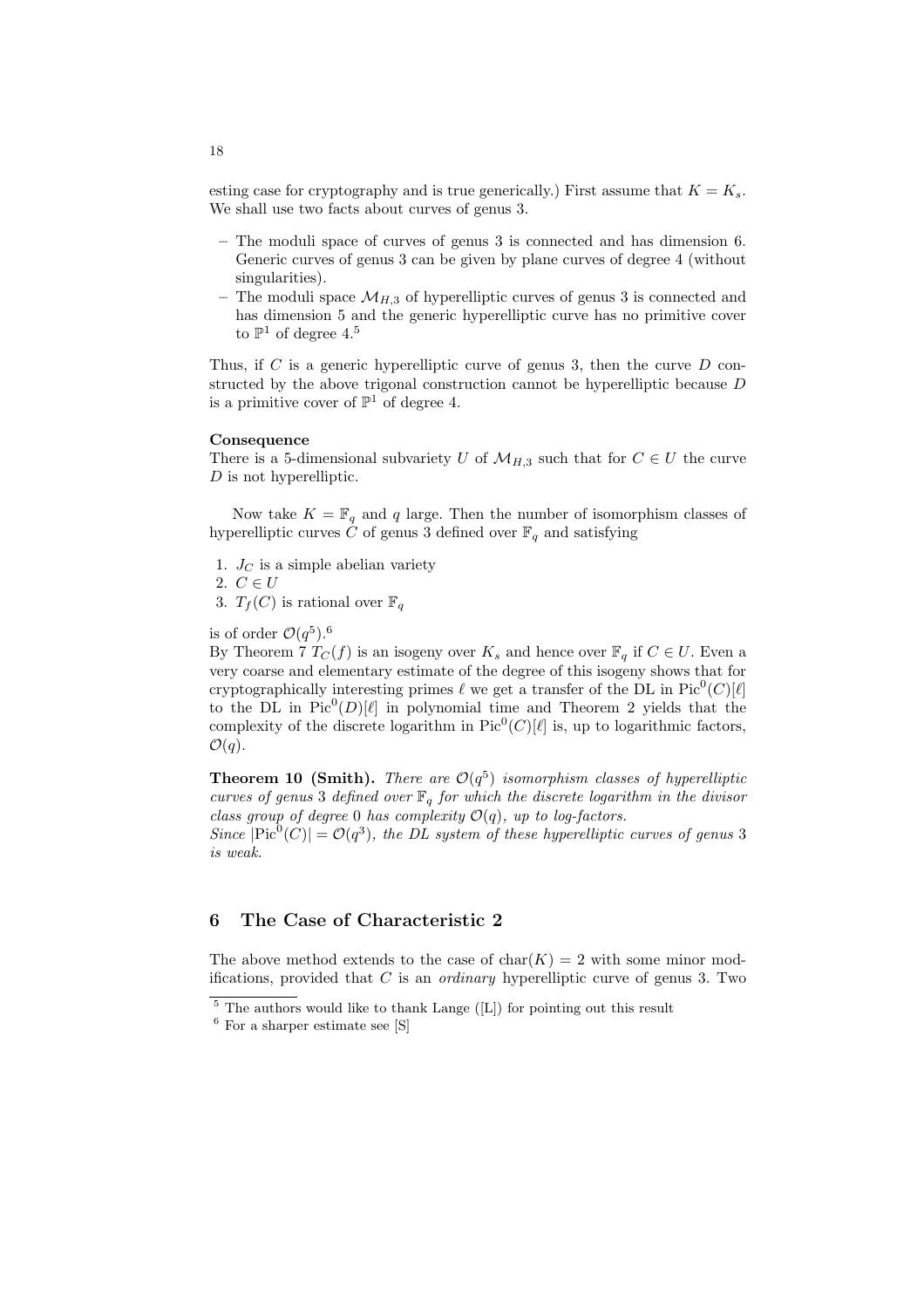of the main differences here are that (i) the  $S_4$ -extension is now wildly ramified and that (ii) we cannot use the arguments involving the square roots of field discriminants. But both these problems can be circumvented in the ordinary case. We briefly outline the main ideas involved.

Let  $K = \mathbb{F}_q$ , where  $q = 2^n$ , and let  $C/K$  be a hyperelliptic curve of genus 3 with hyperelliptic cover  $f_1: C \to C_1 = \mathbb{P}^1$ . Then C is ordinary (i.e. its Hasse-Witt invariant  $\sigma_C$  (or the 2-rank of  $J_C$ ) equals 3) if and only if the discriminant divisor of  $f_1$  is of the form disc( $f_1$ ) = 2( $P_1 + \ldots + P_4$ ), where  $P_1, \ldots, P_4 \in C_1(K_s)$ are 4 distinct points.

By the linear algebra method of Subsection 5.1 it is easy to construct (many!) degree 3 subcovers  $f_2: C_1 \to \mathbb{P}^1$  such that  $f_{2*}(\text{disc}(f_1)) = 4(\bar{P}_1 + \bar{P}_2)$ , with  $\overline{\overline{P}_1} \neq \overline{P}_2 \in \mathbb{P}^1(K_s).$ 

As before, put  $f = f_2 \circ f_1 : C \to \mathbb{P}^1_K$ , and let  $f_s : C_s \to \mathbb{P}^1$  be the cover induced by base-change. Then one can show that the monodromy group of  $f_s$ is again  $S_4$ . To see this, note that the hypothesis of "ordinary" implies that all non-trivial ramification groups  $G_P$  are still cyclic of order 2, and that each is generated by a (2, 2)-cycle in  $S_6$ . Thus, by Lemma 2, it follows that  $G_{f_s} \leq A_6$ , and so the proof of Proposition 1 can be modified to show that  $G_{f_s} \simeq S_4$ .

By Galois theory (and group theory), the splitting field  $\tilde{F}$  of  $F(C)/f^*F(\mathbb{P}^1_K)$ is a Galois extension of  $F := f^*F(\mathbb{P}^1_K)$  of order dividing 48. Since we know by the above that  $Gal(\tilde{F}K_s/FK_s) \simeq S_4$ , we see that either  $Gal(\tilde{F}/F) \simeq S_4$ , and that hence  $f$  has a Galois closure with group  $S_4$ , or that there is a quadratic twist  $f_1^{\chi}$  of  $f_1: C \to C_1$  such that  $f^{\chi} := f_2 \circ f_1^{\chi}$  has a Galois closure  $\tilde{f}^{\chi}$  with group  $S_4$ .

Thus, up to a quadratic twist,  $f: C \to \mathbb{P}^1_K$  has a Galois closure  $\tilde{f}: \tilde{C} \to$  $\mathbb{P}^1_K$  with monodromy group  $S_4$ . By the method of the trigonal construction of Subsection 4.4, we thus obtain a  $K$ -rational curve  $D$  equipped with a primitive cover  $g: D \to \mathbb{P}^1_K$  of degree 4 and a correspondence  $T_C(f): J_C \to J_D$  which turns out to be an isogeny. This latter fact requires the arguments mentioned in the footnote to Theorem 7. It is to be hoped that  $D$  turns out to be nonhyperelliptic, but at present the authors do not know if the analogue of the second "known" fact of Subsection 5.2 is true in characteristic 2.

### References

- [ACF] H.Cohen, G. Frey, (eds.), Handbook of Elliptic and Hyperelliptic Curve Cryptography. CRC, 2005.
- [DGTT] C. Diem, P. Gaudry, E. Thom, N. Thériault, A double large prime variation for small genus hyperelliptic index calculus. Math. Comp. 76 (2007), 475–492.
- [D] C. Diem, An Index Calculus Algorithm for Plane Curves of Small Degree. In: F.Heß, S. Pauli, M.Pohst (eds.), Proc. ANTS VII, Springer LNCS 4076 (2006), 543-557.
- [DL] R. Donagi, R.Livn´e, The arithmetic-geometric mean and isogenies for curves of higher genus. Ann. Scuola Norm. Sup. Pisa Cl. Sci(4) 28(2) (1999), 323-339.
- [F] G. Frey, Relations between Arithmetic Geometry and Public Key Cryptography. Advances in Mathematics of Communications (AMC) 4(2) (2010), 281 - 305.